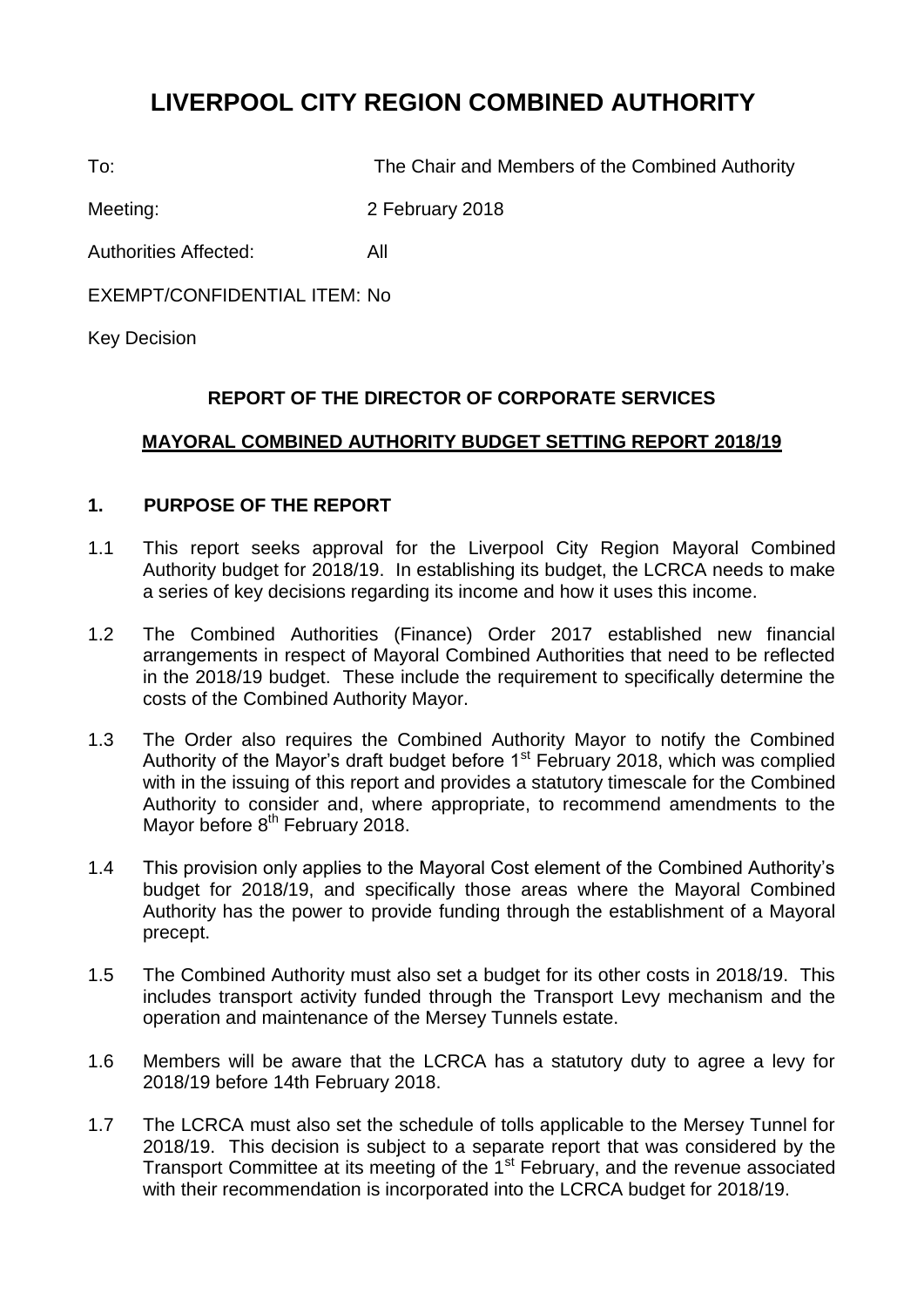- 1.8 In funding its transport activities, the Combined Authority also needs to establish a differential levy in respect of the LCRCA's transport powers in Halton. It is important to note, however that there are no changes to the delivery of transport services in Halton implied within this report.
- 1.9 The purpose of this report is to bring together these key decisions and present detail of the budget requirement for the Authority for 2018/19, together with the operational grants that will be payable to Merseytravel and Halton for the delivery of the LCRCA's transport activities throughout the City Region.
- 1.10 This report reflects the transitional nature of the financial year 2018/19. As the Mayoral Combined Authority evolves it will require a robust, sustainable funding model. This budget is part of an underlying financial strategy that seeks to maximise the benefits of devolution for the City Region as a whole, while recognising the burden that any additional local taxation places on households in financial need.
- 1.11 The Metro Mayor. Leaders of the LCR LAs and Mayor of Liverpool recognise the high level of Council Tax currently being met by the residents of the LCR already suffering high levels of poverty as a result of Central Government shifting the burden of costs from central to local taxation and the ongoing cuts imposed on the LCR by central government.
- 1.12 As such, the Mayor is not intending to use the power to set a precept for running costs in 2018/19. The Mayor recognises that to set a precept in 2018/19 would add to pressures on Council Tax bills, including the Social Care precept and rising costs of policing. As such, any decision on a precept is deferred while a robust and sustainable funding model is undertaken to prepare the Mayoral Combined Authority for the future.
- 1.13 In recognition of the transitional nature of the 2018/19 financial year, and in order to support the 2018/19 LCRCA budget and to free up revenue to meet the 2018/19 Mayoral CA capacity requirements, the Single Investment Fund will be supported by contributions of £6.2m provided by the 6 Constituent Councils, to be determined by the relative population of each district.
- 1.14 Investing in the Combined Authority in this way demonstrates the commitment of the constituent districts of the Combined Authority to the devolution deal and to the wider objectives of the new Mayoral Combined Authority.

# **2. RECOMMENDATIONS**

- 2.1 The Liverpool City Region Combined Authority is recommended to:-
	- (a) note this report;
	- (b) agree the Mayoral Budget as presented at Table 1 of this report;
	- (c) agree to funding costs associated with the exercise of Mayoral responsibilities as defined by the Combined Authorities (Finance) Order 2017 through the use of transitional funding arrangements for 2018/19;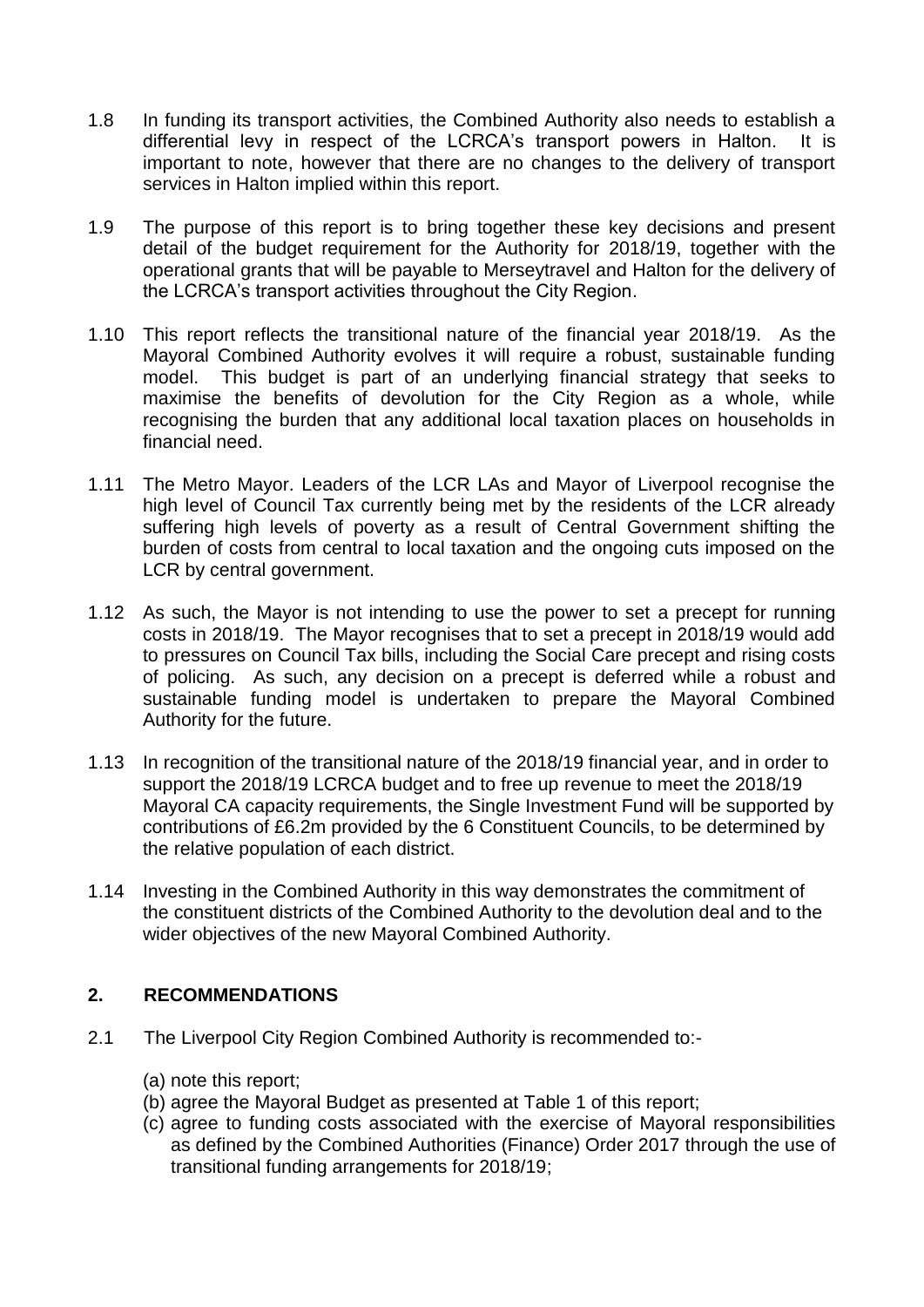- (d) approve the non-Mayoral elements of the Combined Authority budget for 2018/19;
- (e) approve a funding package of £6.2m from the constituent authorities of the Liverpool City Region Mayoral Combined Authority to support the Single Investment Fund in 2018/19 as identified at Table 5;
- (f) approve a transport levy of £95.4m for 2018/19;
- (g) approve the payment of an operational grant of £92m to Merseytravel;
- (h) accept the recommendation of the Liverpool City Region Combined Authority's Transport Committee in respect of Tunnel Tolls at Table *7* of this report;
- (i) approve the request for an operational grant of £28.47m in respect of the operation of Mersey Tunnels for 2018/19;
- (j) approve a grant of £2.7m to Merseytravel to support the delivery of strategic capital investment;
- (k) approve the establishment of a differential transport levy for Halton in 2016/17;
- (l) recognise the differential levy payable by Halton as £3.1m
- (m)agree a corresponding grant from the LCRCA to Halton £3.1m in order that Halton can continue to provide transport services in Halton on behalf of the LCRCA in 2018/19; and
- (n) Approve the Treasury Management Strategy 2018/19 incorporating the Minimum Revenue Provision and associated Treasury Limits and Prudential Indicators as detailed at Appendix 1.

# **3. BACKGROUND**

- 3.1 The budget for 2018-19 is the first budget established under the Combined Authorities (Finance) Order 2017 and therefore differs in a number of key areas from previous Combined Authority budgets.
- 3.2 On 5 May 2017, six mayors were elected for the first time to lead combined authorities in Cambridgeshire and Peterborough, Greater Manchester, the Liverpool City Region, the Tees Valley, the West of England and the West Midlands. The six combined authority areas account for a total population of 9.5 million people, almost 20% of the population in England.
- 3.3 From 2018/19 elected Combined Authority mayors can provide for the costs of their offices and activities through a precept on local council tax bills. 2018/19 will be the first financial year for which mayoral combined authorities have been required to consider issuing a precept to fund the associated costs.
- 3.4 Changes to the budget process reflect the establishment of the Elected Mayor and the new powers associated with this office. The budget also needs to reflect the new funding arrangements established by government in respect of Combined Authority Elected Mayors and the requirement to establish a precept for Mayoral costs under the Combined Authorities (Finance) Order 2017.
- 3.5 The Mayoral budget reflects the priorities of the new City Region Metro Mayor and is focussed on investment in economic growth in the City Region including in our infrastructure, our skills and our environment.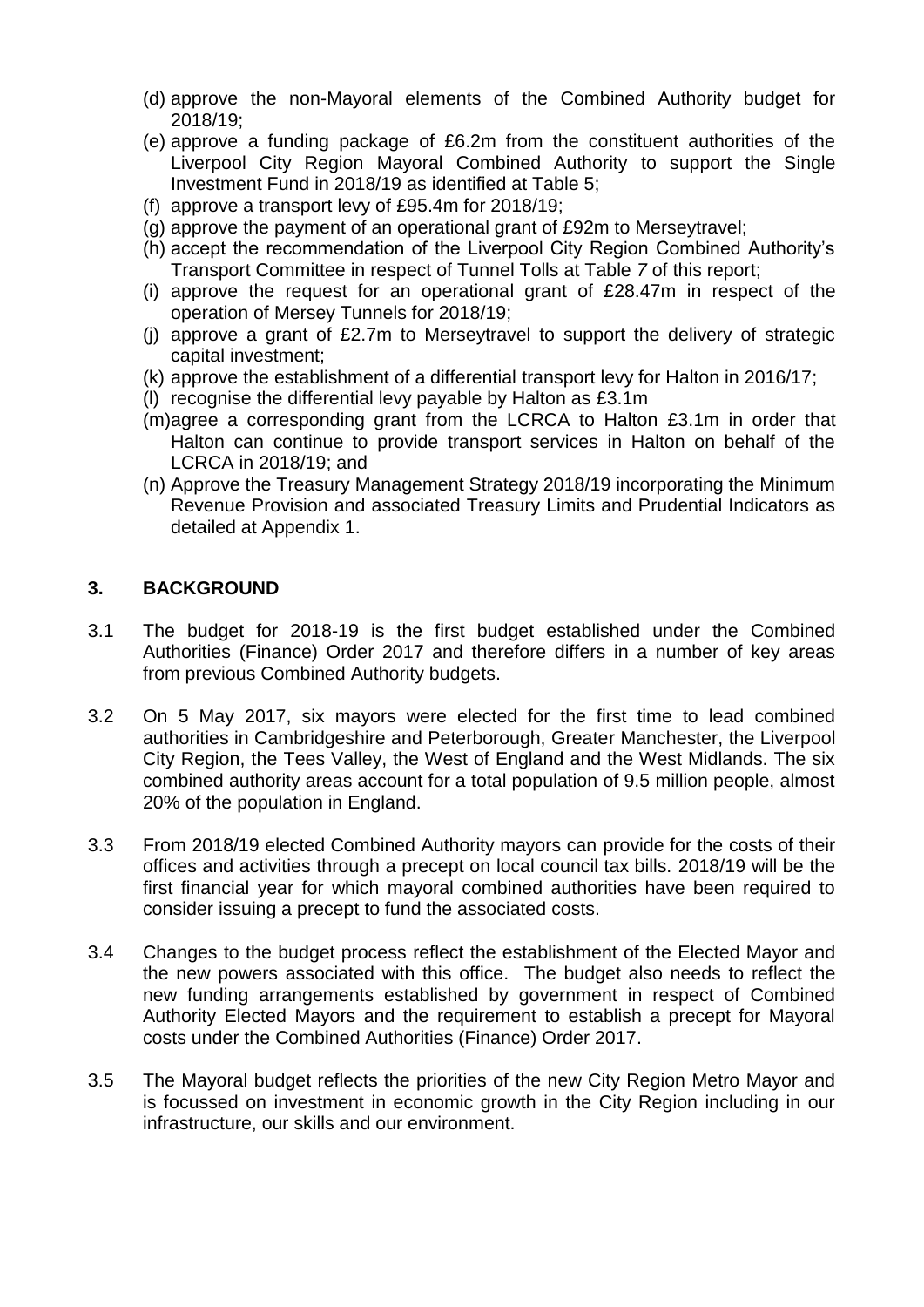- 3.6 These priorities include building upon commitments made in our devolution agreement with government and ensuring that the City Region gets maximum benefit from those resources and powers that have been devolved to it.
- 3.7 The budget will make special provision for beginning to harness the energy potential of the River Mersey; for exploiting opportunities provided by digital connectivity; for making best use of new powers in respect of bus services in the City Region and for key strategic investments across all of the City Region.
- 3.8 In addition to the Mayoral budget, the Combined Authority's budget also reflects those powers and responsibilities already held by the Combined Authority prior to the establishment of the City Region Mayoral powers. These principally relate to transport powers.
- 3.9 In respect of transport powers, this budget considers the transport levy payable by each of the district councils within the city region and the schedule of tolls in respect of the Mersey Tunnels for 2018/19.

# **4. MAYORAL COSTS AND BUDGET 2018/19**

4.1 The Combined Authorities (Finance) Order 2017 Part 2 states that:

"The costs of a mayor for the area of a combined authority that are incurred in, or in connection with, the exercise of mayoral functions are to be met by precepts issued by the authority under section 40 of the 1992 [Local Government Finance] Act (issuing of precepts by major precepting authorities)"

- 4.2 As such, the Liverpool City Region Mayoral Combined Authority has been established in law as a major precepting authority in order that the costs associated with exercising its functions can be funded in an appropriate manner.
- 4.3 Having due regard to the principles of value for money the Mayor has sought to minimise the costs associated with these functions and has established a structure that includes only those functions directly associated with delivering the maximum benefit for the City Region.
- 4.4 Since the election of the first City Region Mayor, the Mayor has challenged officers to reduce costs across a number of areas and in doing so, has delivered a budget that has significantly reduced from levels previously anticipated and is a direct reduction from the level anticipated in the report agreed by the Combined Authority in June 2016.
- 4.5 In addition to running costs, the Mayor has also sought to provide resources to further priorities in digital connectivity, tidal energy and other areas associated with the devolution agreement which will be of significant and long-term benefit to the City Region.
- 4.6 The Mayor recognises the financial challenges facing households across the City Region and does not want to add to this burden unnecessarily. The legislation that established the Office of the City Region Mayor established the precept as the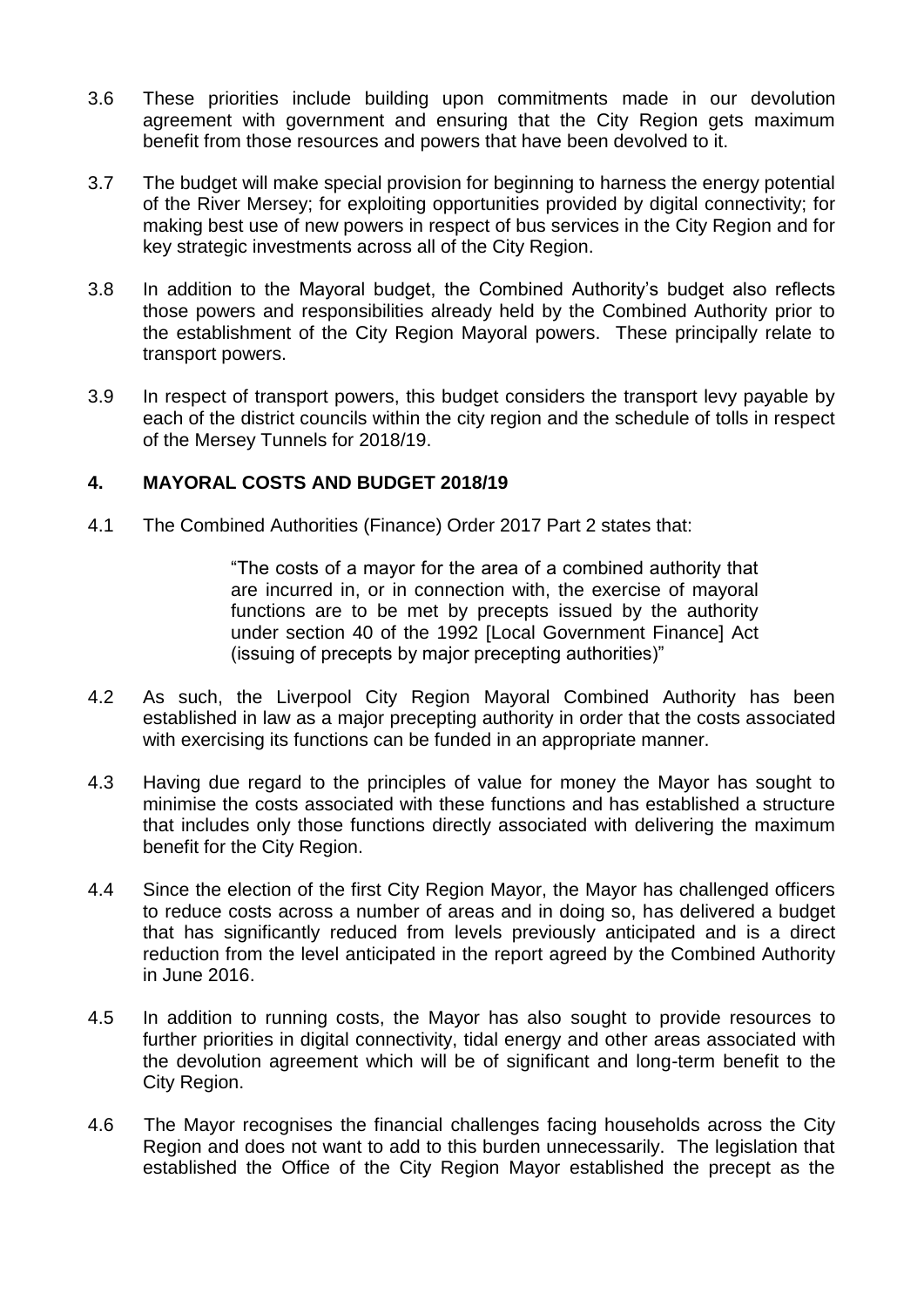means of funding this office, with central government providing very little by way of revenue support.

- 4.7 The City Region, in common with other city regions, has long argued with government that the scale of local government cuts and the absence of revenue funding associated with devolution significantly jeopardises our ambitious programme of investment.
- 4.8 Government's response has been to establish Mayoral Combined Authorities as major precepting authorities, thus placing responsibility for funding at a local rather than national level.
- 4.9 The Mayor along with all the members of the Combined Authority recognised the financial impact of government policy on households in the City Region. As a result, the Mayor will not exercise the power to establish a precept for 2018/19 and instead use other resources to fund Mayoral costs.
- 4.10 Despite the precept not applying in 2018/19, the Combined Authority (Finance) Order 2017 nonetheless requires the Mayor to specifically identify the budget for costs directly related to the exercise of Mayoral function in 2018/19. These are presented in Table 1 below.

# **Table 1: Liverpool City Region Mayoral Combined Authority Costs 2018/19**

| <b>Mayoral Expenditure</b>             | 2018/19 |
|----------------------------------------|---------|
|                                        | £000    |
| <b>Mayor's Office Direct Costs</b>     | 274     |
| <b>Corporate Management Costs</b>      |         |
| <b>Total Corporate Management</b>      | 4,323   |
| <b>Funding for Mayoral Priorities</b>  | 1,600   |
| Total eligible to be funded by Precept | 6,197   |

- 4.11 The budget for direct running costs represents a significant saving on previous budget assumptions. Reducing the cost of the staffing structure of the Mayoral CA has enabled more resources to be used for investment in the key Mayoral priority areas identified above.
- 4.12 This budget will also allow the City Region to access the technical expertise needed to develop projects to harness the power of the River Mersey and improve the City Region's Digital connectivity.
- 4.13 Through his manifesto, the Mayor has put forward an ambitious programme of activities and initiatives to ensure that:
	- every part of the City Region benefits from the £900m Single Investment Fund secured in the Devolution agreement and that no borough is left behind;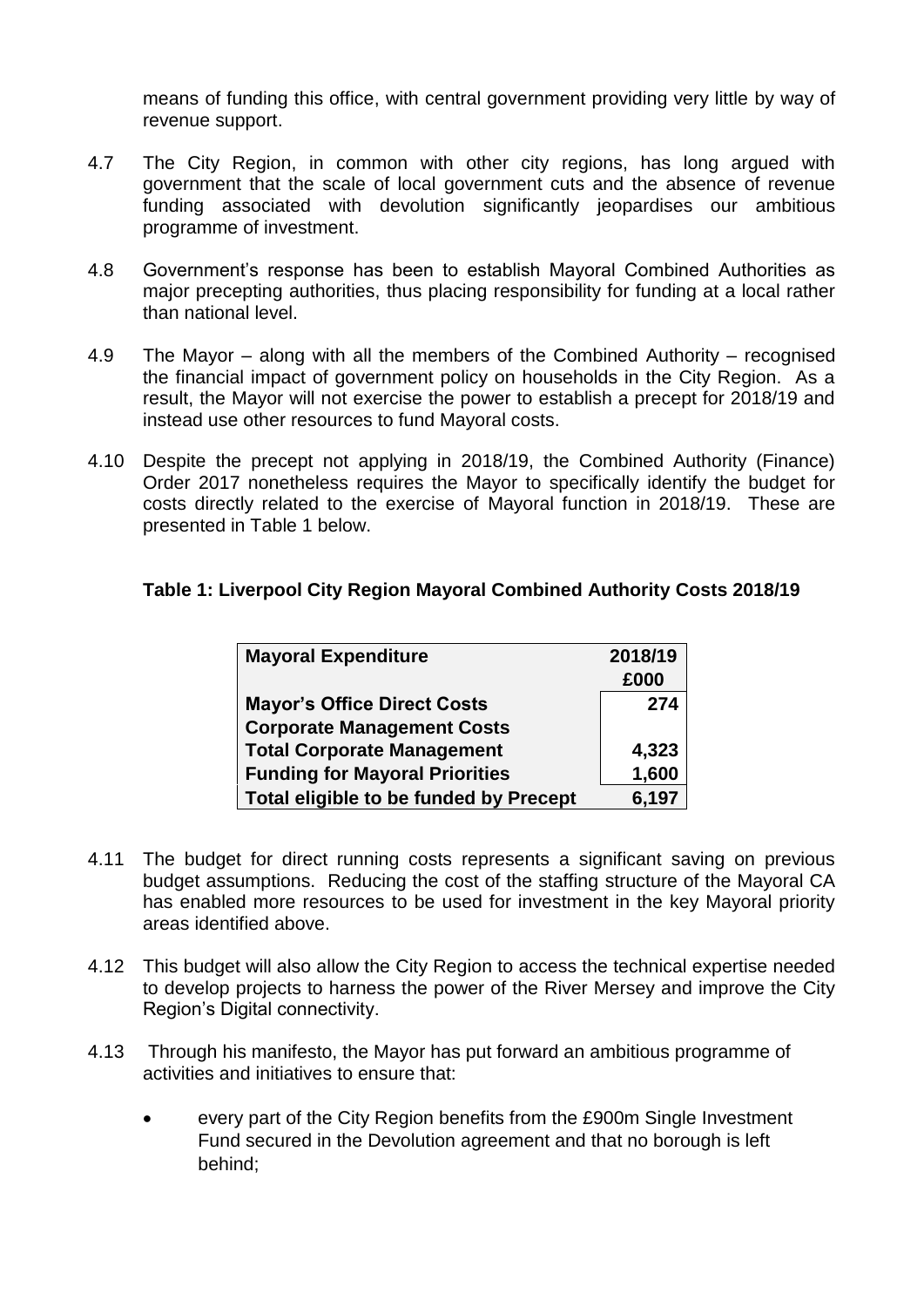- the City Region develops the digital and low carbon infrastructure to capitalise on its natural assets – including harnessing the power of the river Mersey to generate;
- the City Region's skills strategy delivers a step-change in provision including the roll-out of degree-level apprenticeships and creating a single UCAS-style portal for apprentices;
- everyone in the City Region has access to has a modern and affordable transport system; and
- that the LCRCA secures a second devolution deal with Government which means more funding and powers are taken from Whitehall and given to the City Region.
- 4.14 The Mayor is committed to delivering these pledges and the Mayor's Office exists to support the Mayor in this. Specifically, the Mayor's office will:
	- ensure the Mayor can listen to and communicate with citizens in the Liverpool City Region effectively;
	- oversee the delivery of the Mayor's policy priorities;
	- support with briefings and policy review; and
	- support the Mayor's schedule of public events and meetings.
- 4.15 The Metro Mayor, Leaders of the Liverpool City Region and Mayor of Liverpool as the members of the Combined Authority recognise the need to deliver this agenda and have identified resources to provide the Mayor with the necessary capacity as defined by the budget in Table 1 above.
- 4.16 Transitional funding of £6.197m has been made available to the Combined Authority for 2018/19. This has been made possible through a separate investment package negotiated between the Combined Authority and its constituent districts which allows this transitional funding to be put in place at no detriment to the Single Investment Fund and specifically, the City Region's Gainshare funding package agreed with government.
- 4.17 It is recognised, however that this is not a sustainable financial model for future years. Unless government policy shifts significantly, the burden of funding the Mayoral CA will continue to be felt locally. As a result, the Combined Authority commits to securing a sustainable funding model for Mayoral costs from 2019/20 onwards.
- 4.18 A strategic financial analysis will be undertaken using appropriate expertise both within the Combined Authority and, where appropriate learning from other organisations. This will consider the application of the Mayor's powers to precept and the feasibility of a subscription model, as well as other options. This significant piece of work will report its findings back to the Combined Authority before September  $30<sup>th</sup>$  2018 as part of the 2019/20 budget cycle.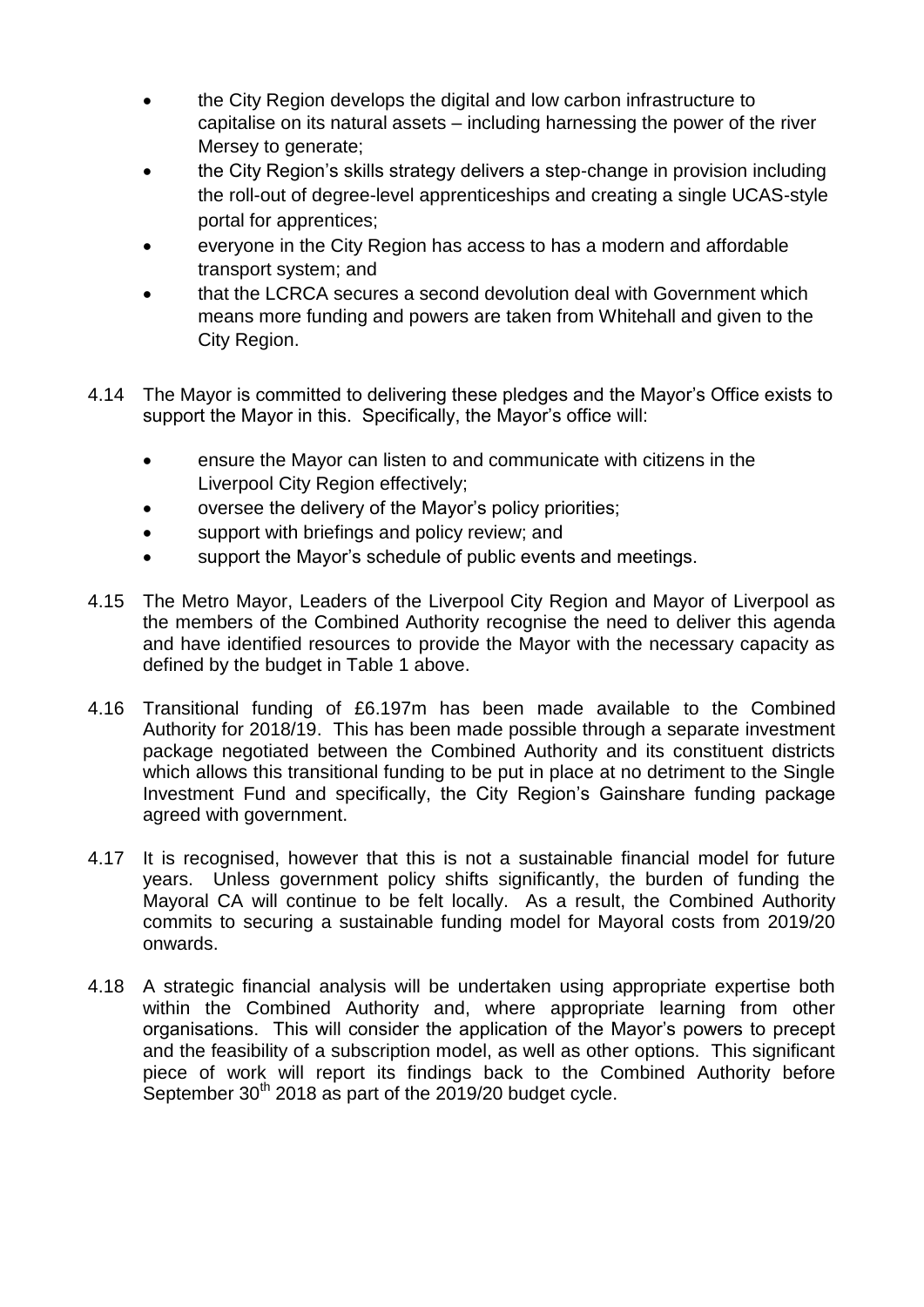# 5. **LIVERPOOL CITY REGION COMBINED AUTHORITY REVENUE BUDGET 2018- 19**

- 5.1 Overview
- 5.1.1 The Combined Authority's general budget for 2018-19 includes those costs that are identified in the Mayoral budget, is shown in Table 1 below. The Combined Authority's general budget includes all the functions of the Combined Authority and not just those associated with the exercise of Mayoral powers. In particular, this budget includes the costs associated with the Combined Authority's substantial responsibilities for transport. A detailed budget showing the split of Mayoral and CA running costs is included in Appendix 3.

### **Table 1 LCRCA Revenue Budget 2018/19**

|                                                        | 2018/19<br>£'000 |
|--------------------------------------------------------|------------------|
| <b>Expenditure</b>                                     |                  |
| <b>Mayoral Office Direct Costs</b>                     | 274              |
| <b>Communications &amp; Stakeholder Engagement</b>     | 575              |
| <b>Funding for Mayoral Priorities</b>                  | 1,600            |
| <b>Chief Executive's Office</b>                        | 402              |
| Policy and Commissioning (including Employment &       |                  |
| Skills)                                                | 1,529            |
| <b>Commercial Development &amp; Investment</b>         | 1,639            |
| <b>Corporate Services</b>                              | 1,699            |
| Economic Development: Strategic Management             | 178              |
| Transport: Strategic Management & Commissioning        | 747              |
| Merseytravel Operating Grant for Transport Delivery    | 92,020           |
| <b>Mersey Tunnels Operating Grant</b>                  | 28,467           |
| Halton Transport Grant for Transport Delivery (Halton  |                  |
| only)                                                  | 3,123            |
| <b>Capital Financing and Treasury Management Costs</b> | 14,312           |
| <b>Special Rail Grant</b>                              | 86,957           |
| <b>Capital Grant to Merseytravel</b>                   | 2,720            |
| <b>Total Revenue Costs</b>                             | 236,242          |
| <b>Funded by:</b>                                      |                  |
| <b>Transport Levy</b>                                  | $-95,400$        |
| <b>Halton Differential Transport Levy</b>              | $-3,123$         |
| <b>Tunnel Tolls Income</b>                             | $-40,700$        |
| <b>Transitional Funding</b>                            | $-6,197$         |
| <b>Application of Reserve</b>                          | $-3,415$         |
| <b>Special Rail Grant</b>                              | $-86,957$        |
| <b>Total Funding</b>                                   | $-236,242$       |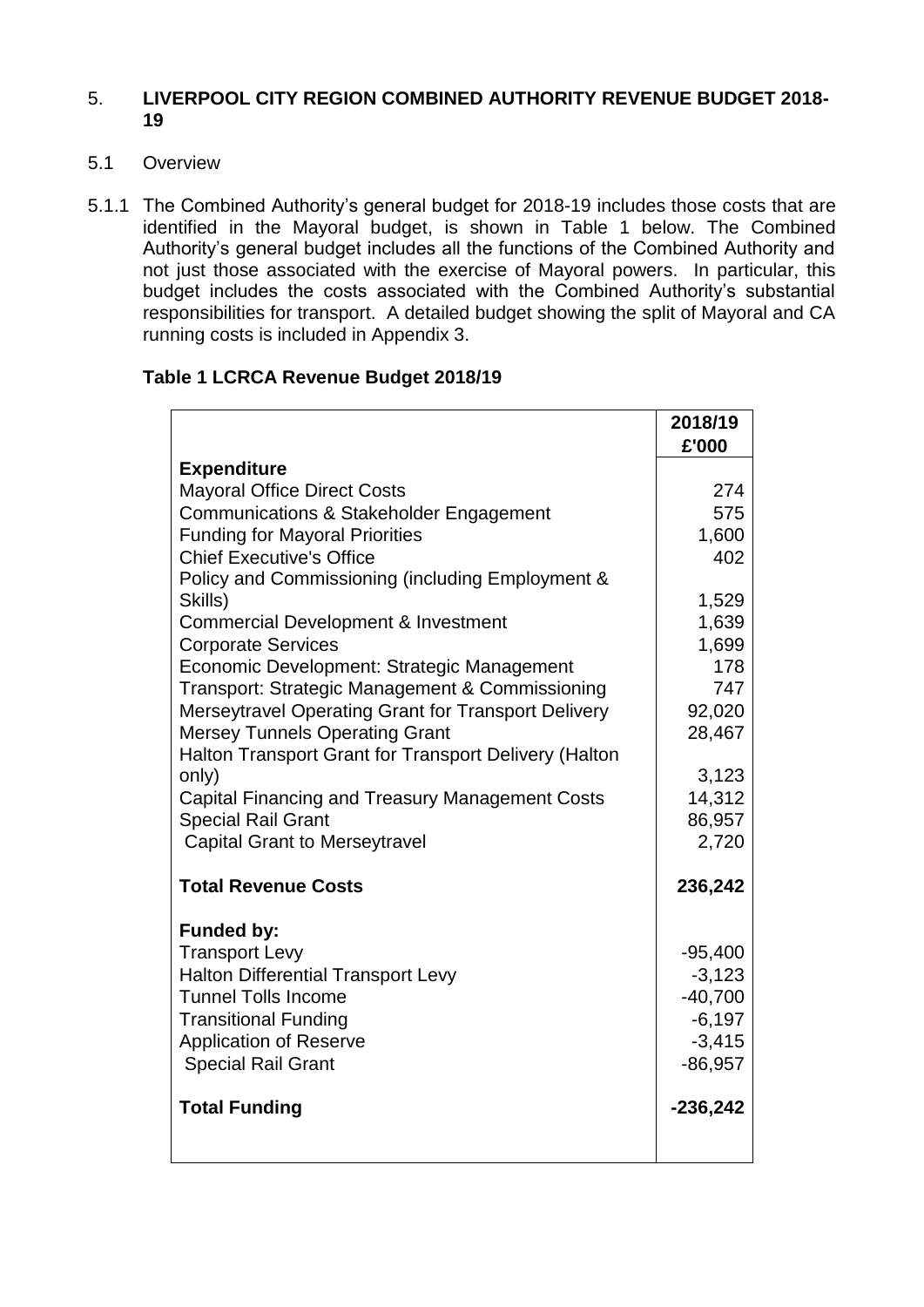# 5. 2 **SINGLE INVESTMENT FUND REVENUE PROGRAMME 2018/19**

- 5.2.1 In addition to the main revenue budget, LCRCA is supporting an extensive programme of investment across the City Region through its Single Investment Fund. Whilst a significant proportion of this investment is capital in nature, as part of its devolution deal, LCRCA receives £30m per year for 30 years, based on a 25:75 revenue capital split. This award, however, does not represent a continual income stream to LCRCA as it is subject to a five yearly gateway review.
- 5.2.2 As part of the open call for projects which closed in December 2016, bids totalling £21.23m were received for schemes seeking revenue support. The table below details the funding commitment that has been made to date to those schemes that have had their business cases approved by the CA and, in most cases, for which a signed Grant Funding Agreement (GFA) is in existence.

|                                           | 2018/19 | 2019/20 | 2020/21 |
|-------------------------------------------|---------|---------|---------|
|                                           | £'000   | £'000   | £'000   |
|                                           |         |         |         |
| <b>Alstom Technology Training Centre</b>  | 400     | 400     | 300     |
| Film & Content Fund                       | 100     | 50      |         |
| <b>Internation Business Festival 2018</b> | 2,759   |         |         |
| Cultural Events Programme                 | 3,400   |         |         |
| <b>Futureproofing M6</b>                  | 124     |         |         |
|                                           |         |         |         |
| <b>Total Committed</b>                    | 6,783   | 450     | 300     |

### **Table 2 SIF Revenue Schemes (Committed)**

### **Table 3 SIF Revenue Schemes (Uncommitted)**

|       |                                                                                                                                                                                                                                                                                                                                   | 2018/19 | 2019/20     | 2020/21 |             |
|-------|-----------------------------------------------------------------------------------------------------------------------------------------------------------------------------------------------------------------------------------------------------------------------------------------------------------------------------------|---------|-------------|---------|-------------|
|       |                                                                                                                                                                                                                                                                                                                                   | £'000   | £'000       | £'000   |             |
|       |                                                                                                                                                                                                                                                                                                                                   |         |             |         |             |
|       | <b>Alstom Technology Training Centre</b>                                                                                                                                                                                                                                                                                          | 400     | 400         | 300     |             |
|       | Film & Content Fund                                                                                                                                                                                                                                                                                                               | 100     | 50          | 0       |             |
|       | <b>Internation Business Festival 2018</b>                                                                                                                                                                                                                                                                                         | 2,759   | 0           | 0       |             |
|       | <b>Cultural Events Programme</b>                                                                                                                                                                                                                                                                                                  | 3,400   | $\mathbf 0$ | 0       |             |
|       | Futureproofing M6                                                                                                                                                                                                                                                                                                                 | 124     | $\Omega$    | 0       |             |
|       | <b>Total Committed</b>                                                                                                                                                                                                                                                                                                            | 6,783   | 450         | 300     |             |
|       | 5.2.3 There are still a significant number of schemes that are in the appraisal and<br>approval process. Dependent on the outcome of this process, there could be a<br>further call of up to £9.190m on the total SIF revenue allocation over the period to<br>2020/21. The table below provides further detail on these schemes. |         |             |         |             |
|       | <b>Table 3 SIF Revenue Schemes (Uncommitted)</b>                                                                                                                                                                                                                                                                                  |         |             |         |             |
|       |                                                                                                                                                                                                                                                                                                                                   | 2018/19 | 2019/20     | 2020/21 |             |
|       |                                                                                                                                                                                                                                                                                                                                   | £'000   | £'000       | £'000   |             |
|       |                                                                                                                                                                                                                                                                                                                                   |         |             |         |             |
|       | Port Sunlight R&D (linked with LGF 3)<br>Flexible Business Growth Fund (Linked to                                                                                                                                                                                                                                                 | 2,680   |             | 1,140   | $\mathbf 0$ |
| LGF 2 |                                                                                                                                                                                                                                                                                                                                   |         | 400         | 250     |             |
|       | Scale Up Liverpool                                                                                                                                                                                                                                                                                                                | 2,050   |             | 1,100   | 100<br>600  |
|       | <b>Growing Business Visits &amp; Events</b>                                                                                                                                                                                                                                                                                       |         | 350         | 220     | 0           |
|       | Maritime Knowledge Hub (Linked to LGF2))                                                                                                                                                                                                                                                                                          |         | 270         | 30      | 0           |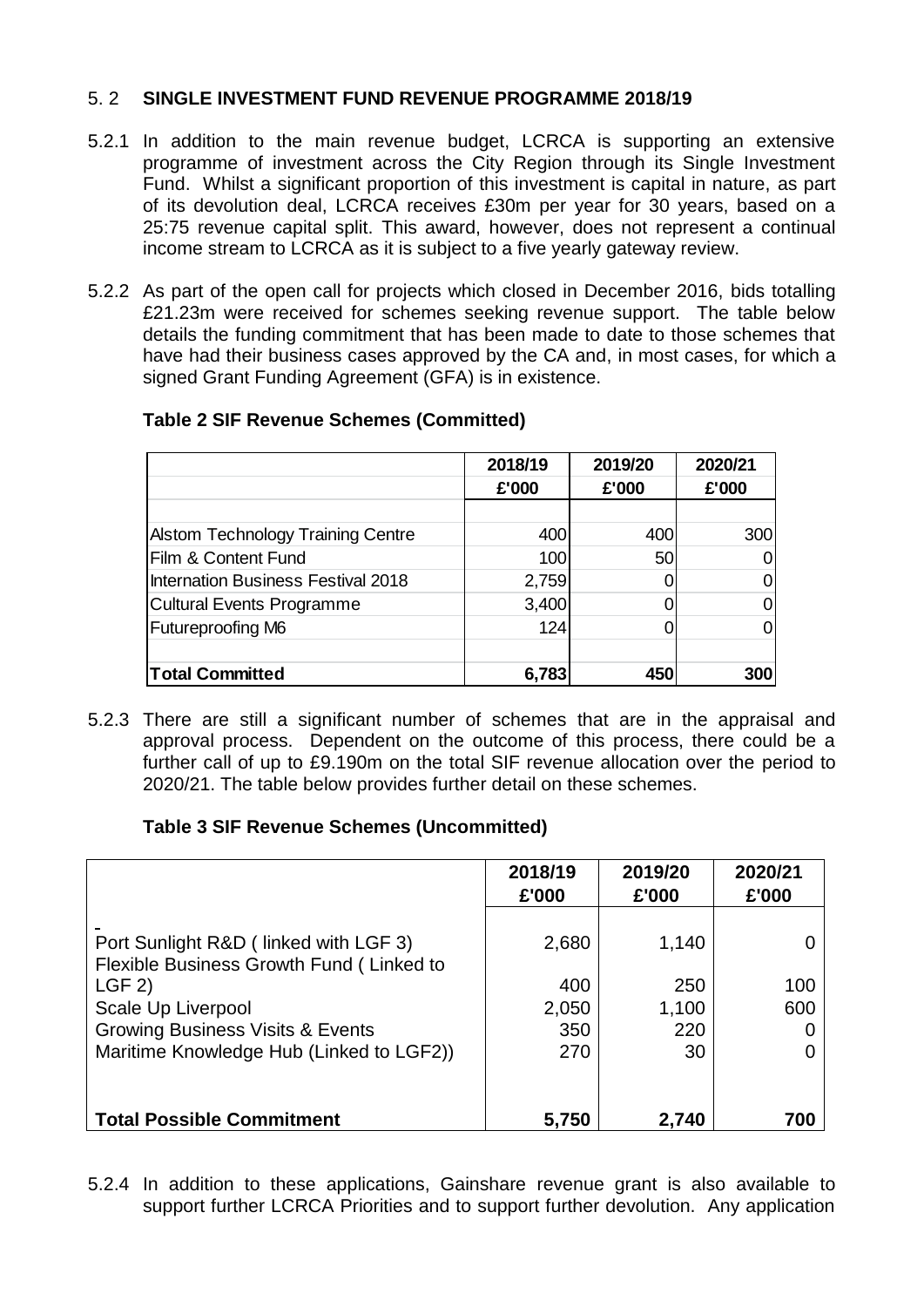of Gainshare Revenue will be subject to the LCRCA's normal decision making and its comprehensive assurance framework.

- 5.2.5 In addition to the applications identified in Table 5 above, there is already a significant pipeline of schemes at various stages of development and a commitment made to government to deliver a further International Business Festival in 2020 (IBF2020).
- 5.2.6 To allow the application of Gain Share revenue to support the revenue budget for 2018/19, the Single Investment Fund will be supplemented by an investment package composed of revenue contributions from each of the Liverpool City Region districts to a total value of £6.2m. This arrangement will support transitional Mayoral funding arrangements (see Section 3).
- 5.2.7 This is an investment in the future of the City Region and a demonstration of commitment to the Single Investment Fund. Through this model, each of the constituent districts of the City Region will benefit from the anticipated future economic returns arising directly and indirectly from the application of our Single Investment Fund.
- 5.2.8 Table 6 shows the composition of this investment package by district. In line with the apportionment methodology used for the Transport Levy, the investment will be allocated pro rata to each districts population.

| <b>Local Authority</b> | <b>Population</b> | $\%$   | <b>Investment</b> |
|------------------------|-------------------|--------|-------------------|
| Halton                 | 126,900           | 8.28%  | 513,095<br>£      |
| Knowsley               | 147,900           | 9.65%  | 598,004<br>£      |
| Liverpool              | 484,600           | 31.60% | £ 1,959,384       |
| Sefton                 | 274,300           | 17.89% | £ 1,109,078       |
| <b>St Helens</b>       | 178,500           | 11.64% | 721,729<br>£      |
| Wirral                 | 321,200           | 20.95% | £ 1,298,709       |
| <b>Total</b>           | 1,533,400         |        | £ 6,200,000       |

### **Table 4 Local Investment Package in Single Investment Fund**

### 5.3 **TRANSPORT**

- 5.3.1 The Combined Authority is the transport authority for the Liverpool City Region. Its transport responsibilities are discharged by Merseytravel and by Halton Council within the boundaries of Halton.
- 5.3.2 Transport responsibilities are funded through the transport levy. The transport levy has reduced significantly in recent years and this has benefited those districts that fund the levy through Council Tax.
- 5.3.3 Higher inflation and demographic pressures mean that further levy reductions are not possible for 2018/19 however the CA can commit to a levy freeze at the level of £95m for 2018/19. Should this levy be agreed, the distribution of the Levy will be as detailed in the table below.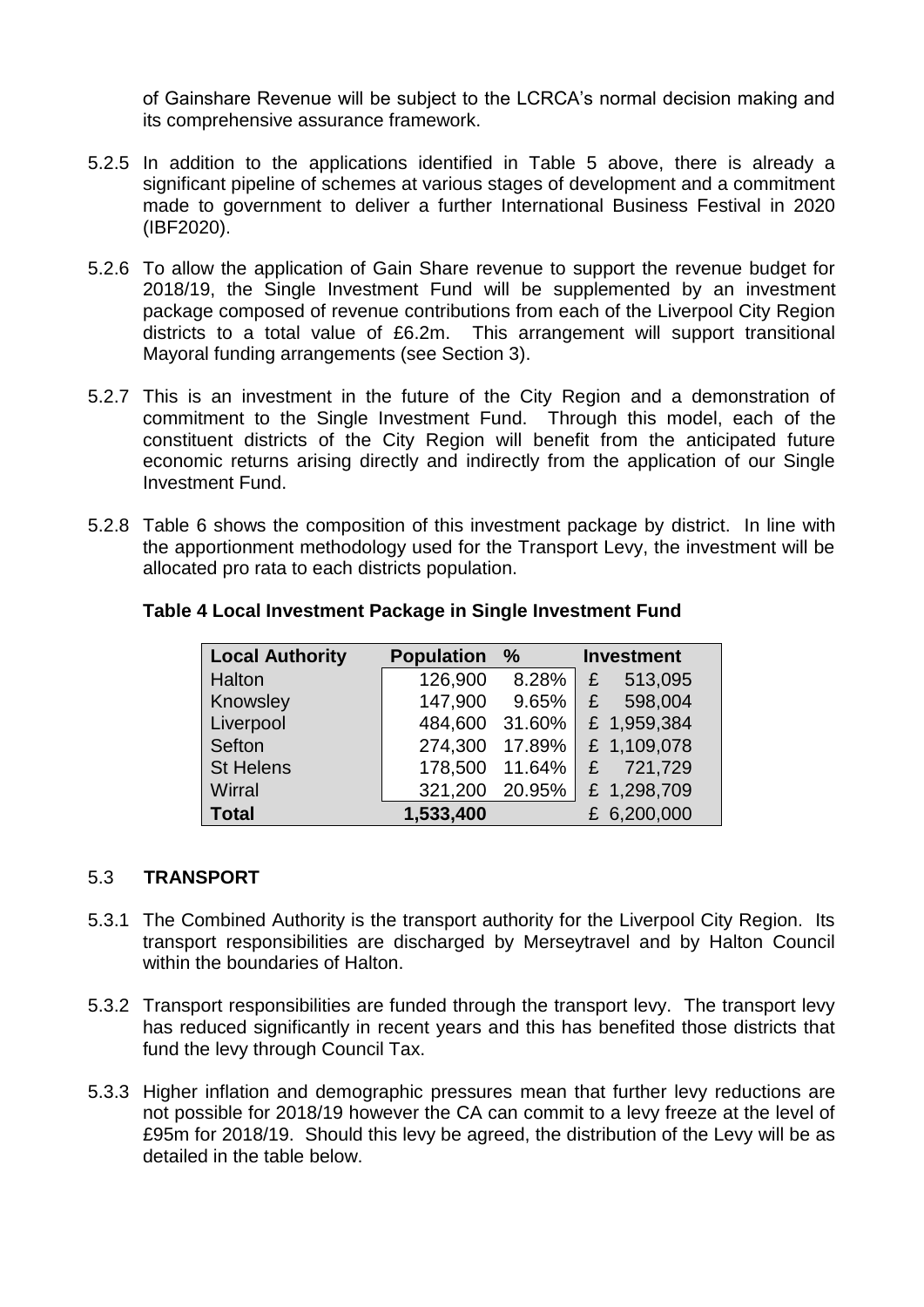# **Table 5 Transport Levy by Authority**

|                  | <b>Transport</b> | <b>Transport</b> |
|------------------|------------------|------------------|
|                  | Levy             | Levy             |
|                  | 2017/18          | 2018/19          |
|                  | £'000            | £'000            |
|                  |                  |                  |
| Knowsley         | 10,045           | 10,032           |
| Liverpool        | 32,660           | 32,869           |
| <b>Sefton</b>    | 18,677           | 18,605           |
| <b>St Helens</b> | 12,120           | 12,107           |
| Wirral           | 21,898           | 21,786           |
| Total            | 95,400           | 95,400           |

- 5.3.4 In order to operate within these cash limits, Merseytravel will be required to continue to make certain adjustments to its cost base over this period. In particular, the current cost of the concessionary travel scheme – which is funded through the levy – is unsustainable and will need to be reviewed over this period.
- 5.3.5 Other transport priorities will include:
	- i. continue to extend commercialisation of the supported bus network;
	- ii. review how we operate the Mersey Ferries as we prepare the business case for investment in potential new vessels:
	- iii. work with the Bus Alliance to increase patronage across the network by the promotion of affordable, sustainable and reliable bus services, backed by a modern, integrated ticketing scheme;
	- iv examine the potential benefits and risks associated with the Mayor's powers in respect of bus services; and
	- v. continue to deliver the Long Term Rail Strategy including the completion of works at Newton le-Willows, Maghull and Halton Curve and the delivery of the new fleet of rolling stock for the Merseyrail network.
- 5.3.6 In order to deliver on these priorities, Merseytravel will receive a grant from the Combined Authority of £92m in 2018/19.
- 5.3.7 Arrangements for Halton will continue to recognise the historical differences in transport funding and delivery, with Halton subject to a differential transport levy of £3,122,646 m which will be paid back to Halton for transport delivery within its boundaries on behalf of the LCRCA.

# 5.4 **TUNNEL TOLLS**

5.4.1 Setting the tunnels tolls is a key requirement of the LCRCA's budget. The Transport Committee considered a detailed report on the proposed schedule of tolls at its meeting of the  $1<sup>st</sup>$  February and is considering a schedule of tolls for 2018/19 that is:-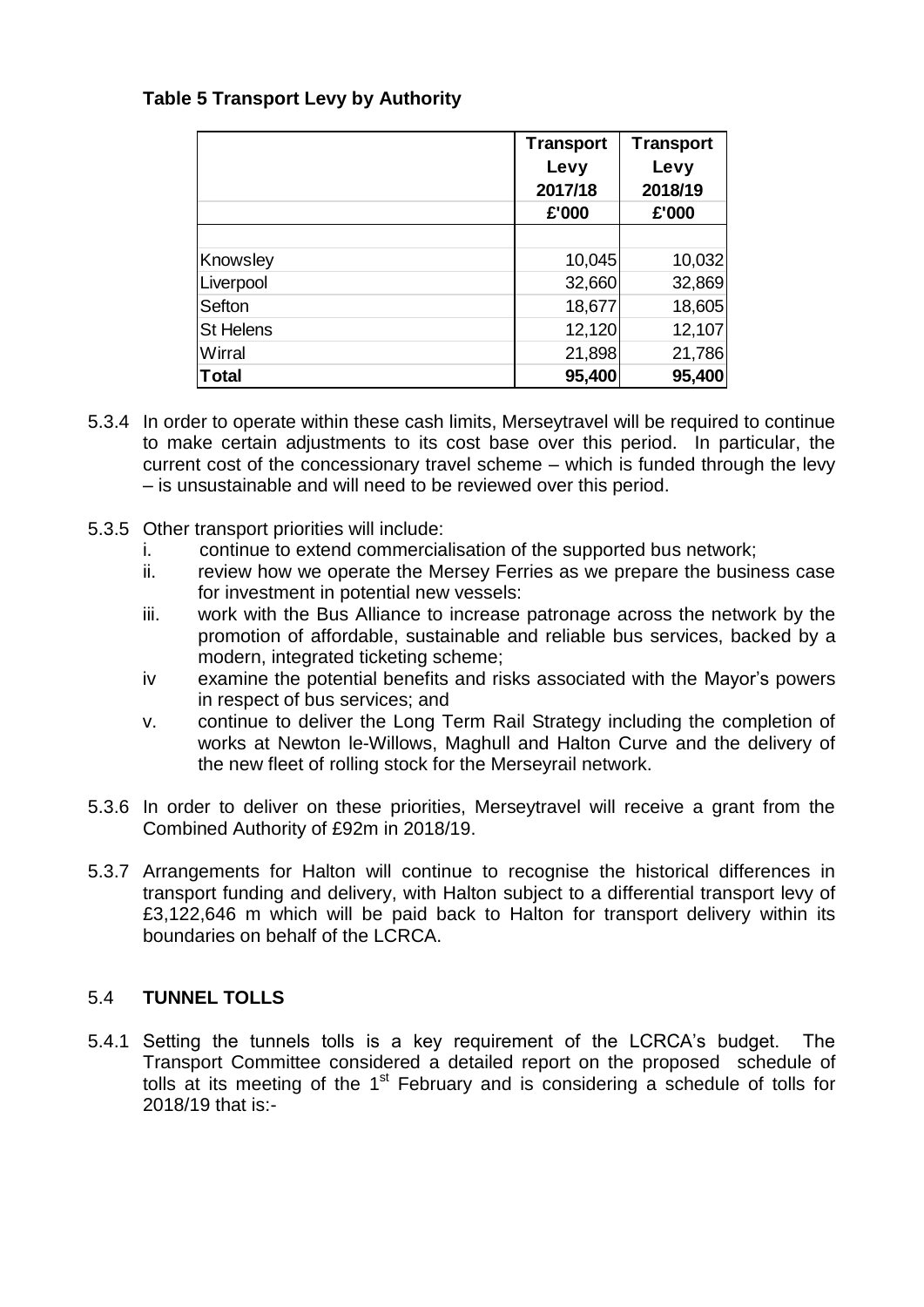# **Table 6 Agreed Tunnel Tolls 2018/19**

| <b>Vehicle</b><br><b>Class</b> | <b>Authorised</b><br>Toll<br>(November<br>RPI) | 2018/19<br><b>Cash Toll</b> | 2018/19 Fast<br><b>Tag Toll -</b><br><b>Peak</b> | 2018/19 Fast<br>Tag Toll - Off<br>Peak* |
|--------------------------------|------------------------------------------------|-----------------------------|--------------------------------------------------|-----------------------------------------|
|                                | £2.00                                          | £1.80                       | £1.20                                            | £1.00                                   |
| っ                              | £4.00                                          | £3.60                       | £2.60                                            | £2.60                                   |
| 3                              | £6.00                                          | £5.40                       | £3.90                                            | £3.90                                   |
|                                | £7.90                                          | £7.20                       | £5.20                                            | £5.20                                   |

\*off peak defined as 19:00 hours to 07:00 hours each day, and 24 hours on a **Sunday** 

- 5.4.2 For the first time in 2018-19 the LCRCA is to introduce a Peak and Off Peak model. This will benefit regular users who commute outside office hours where there are fewer available public transport alternatives. It will also enable the LCRCA to fulfil its responsibilities regarding traffic management and air quality by managing the peak flow of traffic.
- 5.4.3 Fast Tag car users travelling outside of the peak will be charged £1 per journey, which is a very significant discount on the cash toll.
- 5.4.4 Cash tolls (which account for less than 50% of all journeys) will increase by 10p in 2018/19. This is the first increase in any toll applicable to the tunnels since 2014/15 and recognises the actual and forecast increase in the retail price index over this year and next.
- 5.4.5 The cash toll will therefore be £1.80 next year, which is still 20p per journey less than the maximum £2.00 toll that the LCRCA is permitted to charge under the Mersey Tunnels Act.
- 5.4.6 As part of a three year strategy, the LCRCA is seeking to increase overall revenues from the Tunnels while continuing to provide regular users will attractive discounts. As part of this strategy, the LCRCA has asked Merseytravel to examine the potential for a new Fast Tag scheme that benefits those users residing within the Liverpool City Region.

### 6. **CAPITAL PROGRAMME**

6.1 Within its capacity as the Accountable Body, the Combined Authority receives capital grant in respect of the Local Growth Fund (LGF) programme, devolution monies received from central government (Gain Share funding) and direct transport related grants. The LCRCA's operates a Single Pot for the capital funds for which it is a recipient. For 2018/19 the annual allocations into the single pot are as follows: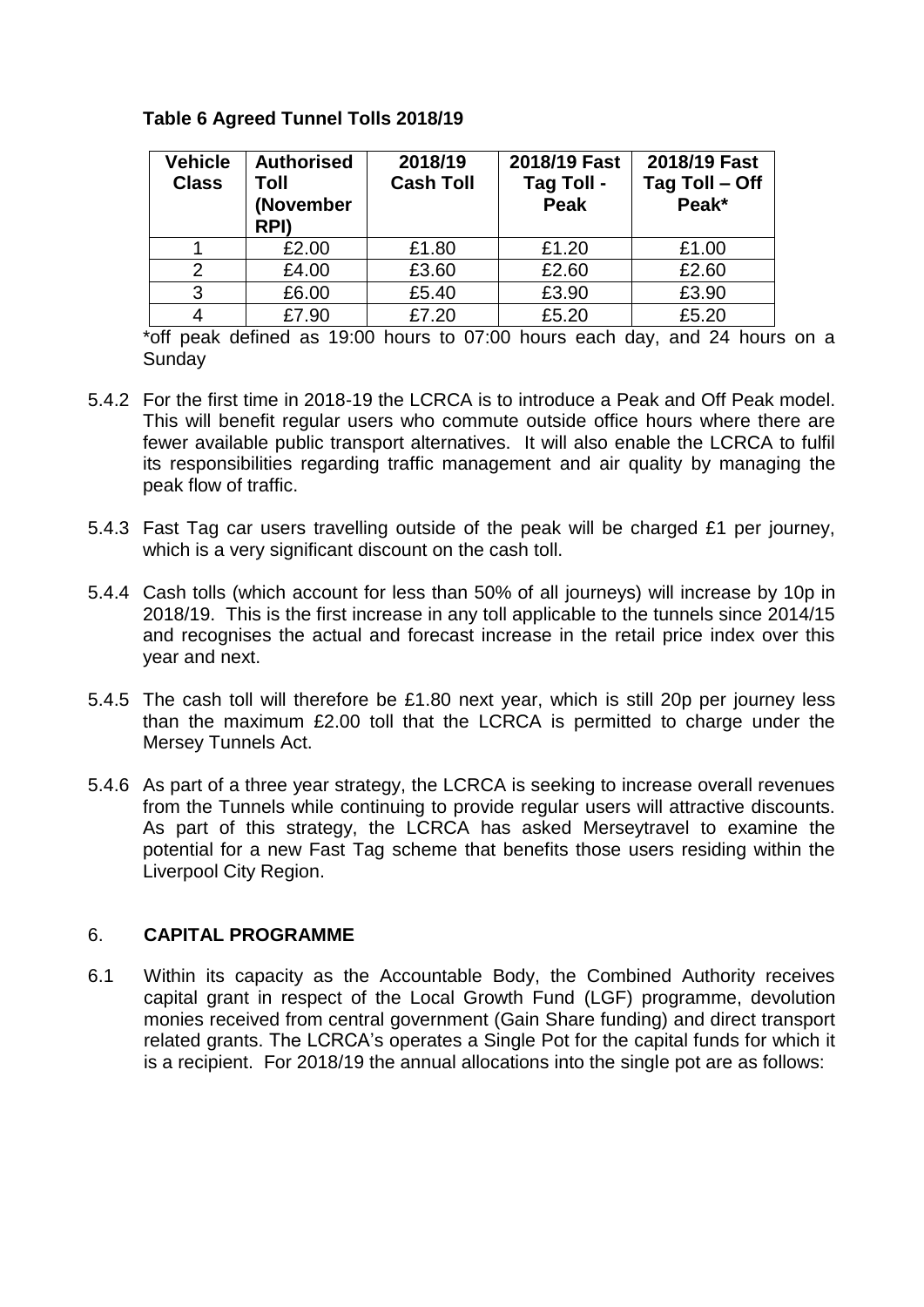# **Table 7: Sources of Capital Funding**

|                                | 2018/19 |
|--------------------------------|---------|
|                                | £'000   |
|                                |         |
| LGF <sub>1</sub>               | 27,329  |
| LGF <sub>2</sub>               |         |
| LGF <sub>3</sub>               | 13,580  |
| <b>Gain Share Capital</b>      | 22,500  |
| <b>Transport Funding</b>       | 26,500  |
|                                |         |
| <b>Total Annual Allocation</b> | 89,909  |

- 6.2 LGF funds have been received by the Local Enterprise Partnership (LEP) on the back of successful bids for these funds with the Combined Authority fulfilling the Accountable Body role for these funds. To date bids have been made and received against three rounds of Local Growth Fund allocations with funding provided for specific thematic areas. Whilst a significant proportion of the LGF 1 funds have been committed, with the agreement of the LEP, uncommitted LGF funds are being administered as part of the single capital pot.
- 6.3 The table below summarises projections for the period 2018/19 to 2020/21. A more detailed scheme based analysis is attached to this report at Appendix 2.

|                                       | 2018/19 | 2019/20 | 2020/21 | <b>Total</b> |
|---------------------------------------|---------|---------|---------|--------------|
|                                       | £'m     | £'m     | £'m     | £'m          |
|                                       |         |         |         |              |
| LGF <sub>1</sub><br><b>GFA Signed</b> | 25.63   | 8.63    | 6.90    | 41.16        |
| <b>CA Approved</b>                    | 11.31   | 0.34    | 0.00    | 11.65        |
| Not Yet Approved                      | 0.00    | 0.00    | 0.00    | 0.00         |
| <b>Total LGF1</b>                     | 36.94   | 8.97    | 6.90    | 52.81        |
| LGF 2 GFA Signed                      | 0.14    | 0.99    | 0.00    | 1.13         |
| <b>CA Approved</b>                    | 1.57    | 0.60    | 0.00    | 2.17         |
| Not Yet Approved                      | 0.00    | 0.00    |         | 0.00         |
| <b>Total LGF 2</b>                    | 1.71    | 1.59    | 0.00    | 3.30         |
| LGF 3 GFA Signed                      | 0.00    | 0.00    | 0.00    | 0.00         |
| <b>CA Approved</b>                    | 0.50    | 0.00    | 0.00    | 0.50         |
| Not Yet Approved                      | 19.01   | 8.25    | 0.00    | 27.26        |
| <b>Total LGF3</b>                     | 19.51   | 8.25    | 0.00    | 27.76        |
| Gain Share GFA Signed                 | 3.32    | 0.40    | 0.30    | 4.02         |
| <b>CA Approved</b>                    | 22.69   | 5.24    | 0.00    | 27.93        |
| Not Yet Approved                      | 0.00    | 0.00    | 0.00    | 0.00         |
| <b>Total Gain Share</b>               | 26.01   | 5.64    | 0.30    | 31.95        |
| <b>Grand Total</b>                    | 84.17   | 24.45   | 7.20    | 115.82       |

# **Table 8 Projected LGF and SIF Spend 2018/19 to 2020/21**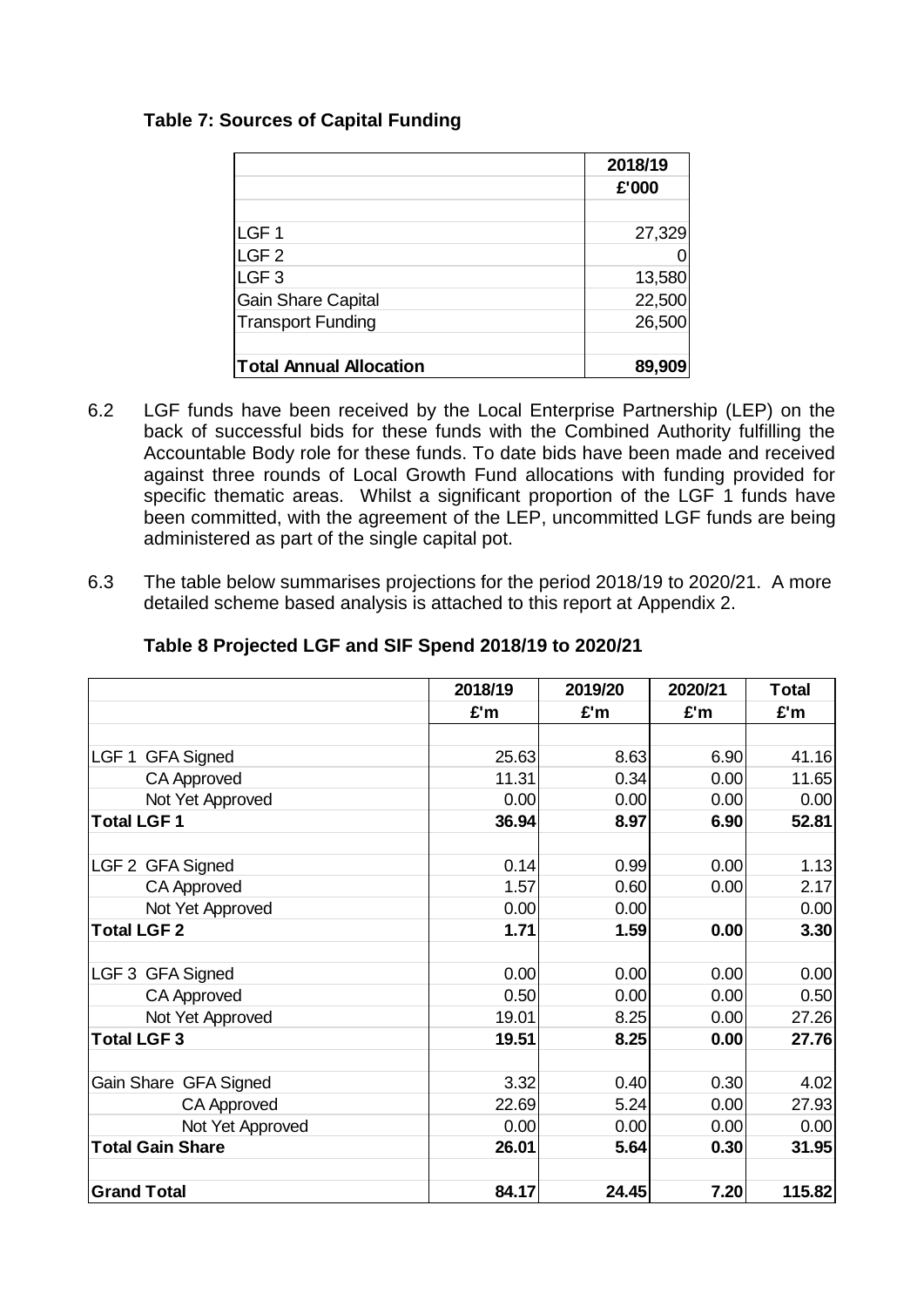- 6.4 Table 9 demonstrates the financial implications of the delivery of LGF schemes over the period. It should be noted, however that as these schemes drop off, the delivery of new capital programmes will pick up. Of particular significance over the period will be:
	- Transforming Cities Fund £134m (award)
	- Housing Infrastructure Fund £204m (application)
	- Housing First fund **EXAM** E28m (For three areas of England, including the Liverpool City Region)
- 6.5 LCRCA has approved the commissioning of a business case to support the Key Route Network (KRN). A £25m package of investments has been commissioned as first steps and it is envisaged that there will be further commissions in transport, skills and business growth in 2018/19 which will be informed by the investment strategy.
- 6.6 As part of the Single Pot, it has been agreed that the £26.5m allocation for transport will be allocated separately from the Single Investment Framework (SIF) which is applied to all other funding streams within the pot. A report was put to the Combined Authority on 17 November 2017 at which approval was granted to a methodology and an allocation of funds for transport activities utilising the full £26.5m.
- 6.7 For completeness details of the proposed allocations are detailed below.

|                  | <b>Capital</b> | Integrated<br><b>Transport</b> |              |
|------------------|----------------|--------------------------------|--------------|
|                  | Maintenance    | <b>Block</b>                   | <b>Total</b> |
|                  | £'m            | E'm                            | £'m          |
|                  |                |                                |              |
| Knowsley         | 1.47           | 0.53                           | 2.00         |
| Liverpool        | 3.35           | 1.74                           | 5.09         |
| Sefton           | 2.30           | 0.99                           | 3.29         |
| <b>St Helens</b> | 1.92           | 0.64                           | 2.56         |
| Wirral           | 2.63           | 1.15                           | 3.78         |
| <b>Halton</b>    | 1.77           | 0.46                           | 2.23         |
| <b>Total</b>     | 13.43          | 5.51                           | 18.94        |

# **Table 9 Allocations to Districts**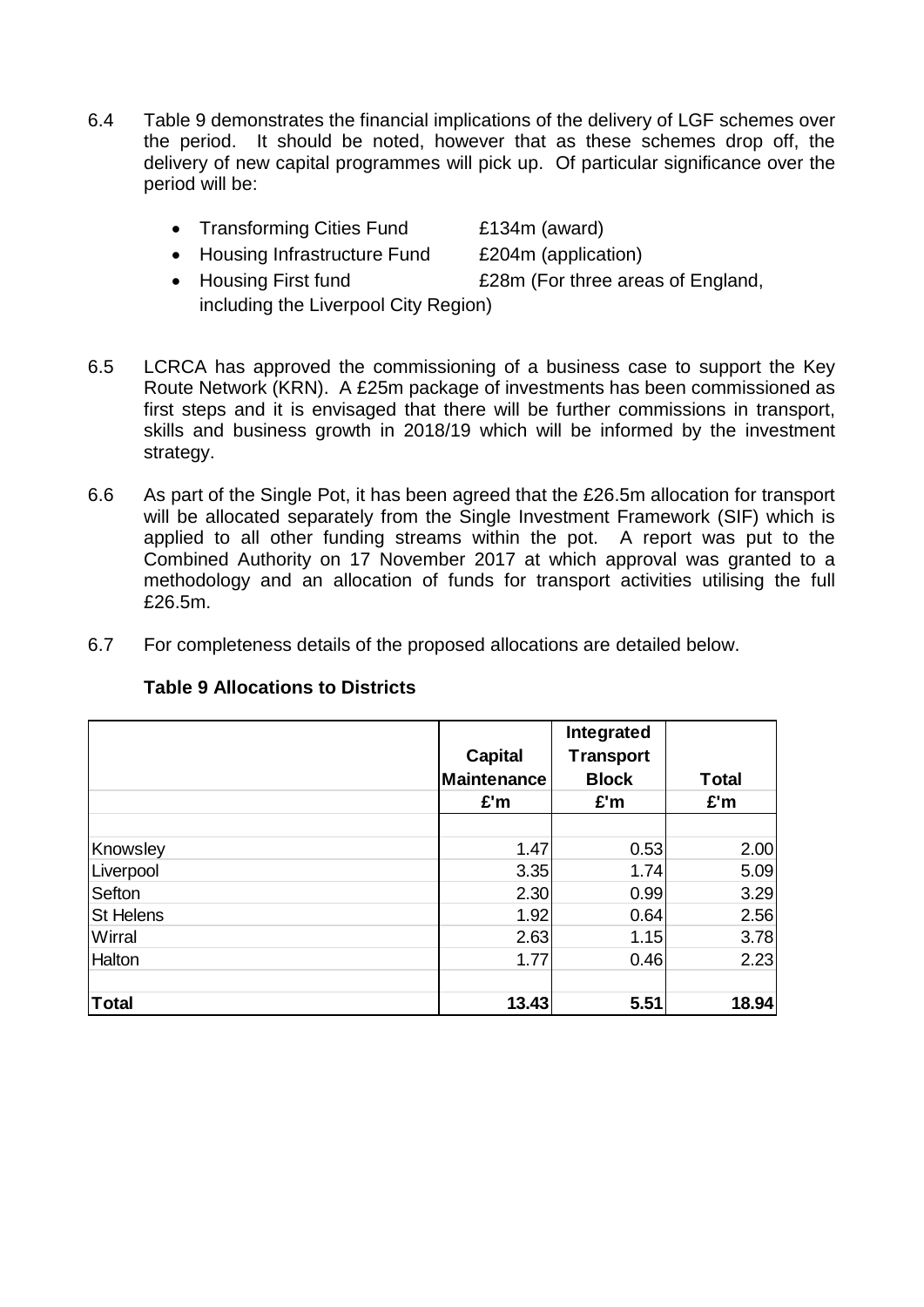# **Table 10 Distribution of Remaining Transport Block Funding**

|                                      | <b>Total</b> |
|--------------------------------------|--------------|
|                                      | £'m          |
|                                      |              |
| Funding to support LCR Evidence Base | 1.00         |
| <b>Bus Alliance Support</b>          | 0.50         |
| <b>Rail Enhancements</b>             | 0.50         |
| <b>CA Strategic Priorities</b>       | 2.50         |
| <b>KRN</b>                           | 3.00         |
|                                      |              |
| Гоtal                                | 7.5          |

6.8 In addition to the above, Merseytravel delivers a programme of capital investment both in support of certain defined LCRCA priorities, including Liverpool Central, Bus Alliance work and smart ticketing and investment in its own assets. The table below details the programmed capital investment for 2018/19 together with the proposed funding.

|  | Table 11 Merseytravel Capital Programme 2018/19 |  |
|--|-------------------------------------------------|--|
|  |                                                 |  |

|                                        | <b>Total</b> |
|----------------------------------------|--------------|
|                                        | £'000        |
|                                        |              |
| <b>Bus</b>                             | 2,630        |
| Rail                                   | 15,565       |
| <b>Rolling Stock</b>                   | 167,000      |
| <b>Mersey Ferries</b>                  | 640          |
| <b>Mersey Tunnels</b>                  | 10,200       |
| <b>Smart Ticketing</b>                 | 170          |
| ΙΤ                                     | 480          |
| <b>Corporate Services</b>              | 7,195        |
| <b>Total Expenditure</b>               | 203,880      |
|                                        |              |
| Funded by:                             |              |
| <b>Borrowing</b>                       | $-167,000$   |
| <b>Revenue Contribution to Capital</b> | $-7,200$     |
| Merseytravel Reserves                  | $-7,160$     |
| <b>Capital Grant from LCRCA</b>        | $-2,720$     |
| <b>Capital Grants</b>                  | $-19,800$    |
| <b>Total Funding</b>                   | $-203,880$   |
| <b>Net Requirement</b>                 | O            |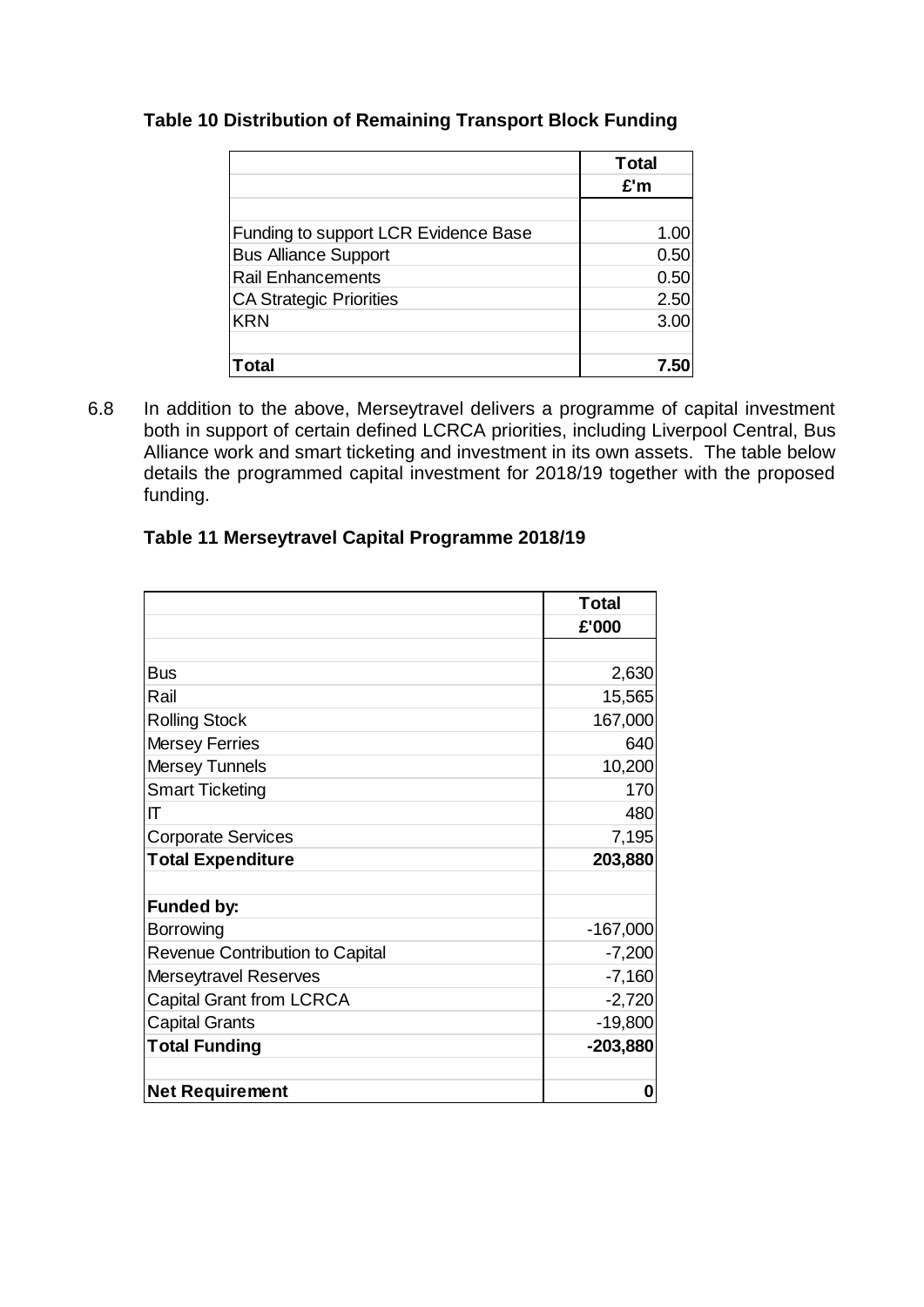# **8. RESOURCE IMPLICATIONS**

#### 8.1 **Human Resources**

None as a direct result of this report.

#### 8.2 **Physical Assets**

This report will provide resources to Merseytravel to undertake its asset management function in respect of the Mersey Tunnels and other LCRCA assets.

The Single Transport / Highways allocation will enable highways authorities to provide necessary maintenance and management of the City Region's highways infrastructure and in particular, the Key Route Network.

#### 8.3 **Information Technology**

None as a direct result of this report.

#### **9. RISKS AND MITIGATION**

None as a direct result of this report.

#### **10. EQUALITY AND DIVERSITY IMPLICATIONS**

Members are reminded that under Public Sector Equality Duty, the Combined Authority has a duty to eliminate discrimination, advance equality of opportunity and foster good relations between people who share a protected characteristic and those who do not. Whilst the level of detail contained within this budget does not lend itself to a full appraisal of the operational implications with respect to equality and diversity, it is possible that there could be resultant implications for people who share a protected characteristic, for example older disabled people. Therefore whilst there are no issues with the budget itself, any actions undertaken as part of the management of any savings, the equalities consequences will be fully appraised and considered as part of the process, and any negative implications for any of the protected characteristics will be mitigated, where possible, subject to available resources.

#### **11. COMMUNICATION ISSUES**

None as a direct result of this report.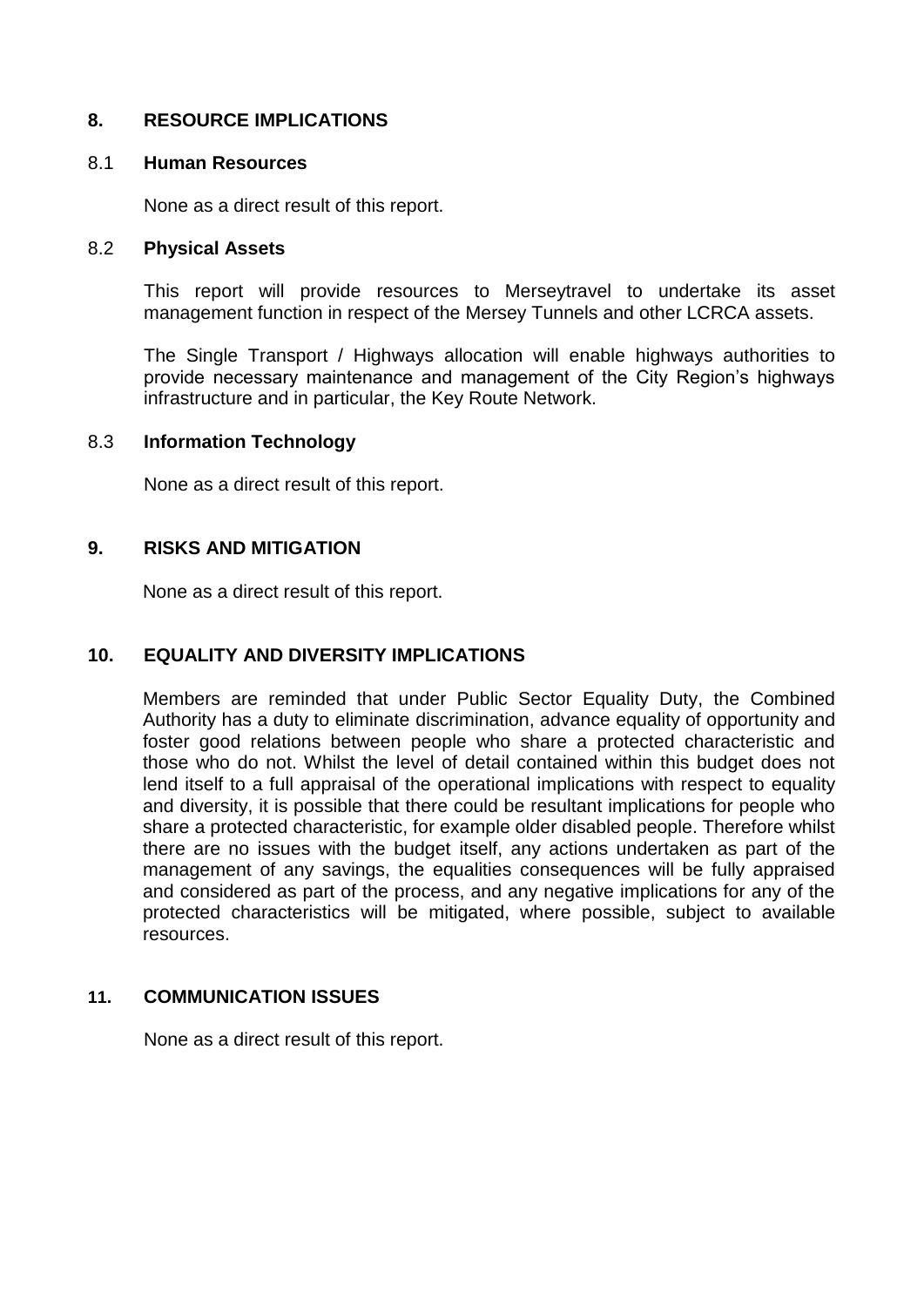# **12. CONCLUSION**

- 12.1 The Liverpool City Region Mayoral Combined Authority is recommending a series of measures within its overall budget for 2018/19. These measures each recognise the need to deliver the functions of the Mayoral Combined Authority while seeking to protect households in the City Region from additional financial burdens wherever possible.
- 12.2 The 2018/19 financial year is the first full year of the Mayoral Combined Authority and the first year in which the Elected Mayor has been responsible for determining the budget for Mayoral costs. The Mayor has demonstrated his commitment to households in the City Region by not exercising the power to issue a precept in 2018/19.
- 12.3 In turn, the Leaders of the constituent authorities of the City Region, alongside the Mayor of Liverpool have also demonstrated their commitment to making the Combined Authority a success by identifying a financial package that supports the Mayoral Combined Authority through this transitional year while a longer-term funding model is secured.

JOHN FOGARTY Director of Corporate Services

Contact Officers:- Sarah Johnston, Head of Finance Merseytravel (0151 330 1015) Liz Storey, Corporate Communications Manager, Merseytravel (0151 330 1151)

Appendix Appendix 1 LCRCA Treasury Management Strategy Appendix 2 LGF and SIF Spend 2018/19 to 2020/21 Appendix 3 LCRCA Detailed Revenue Budget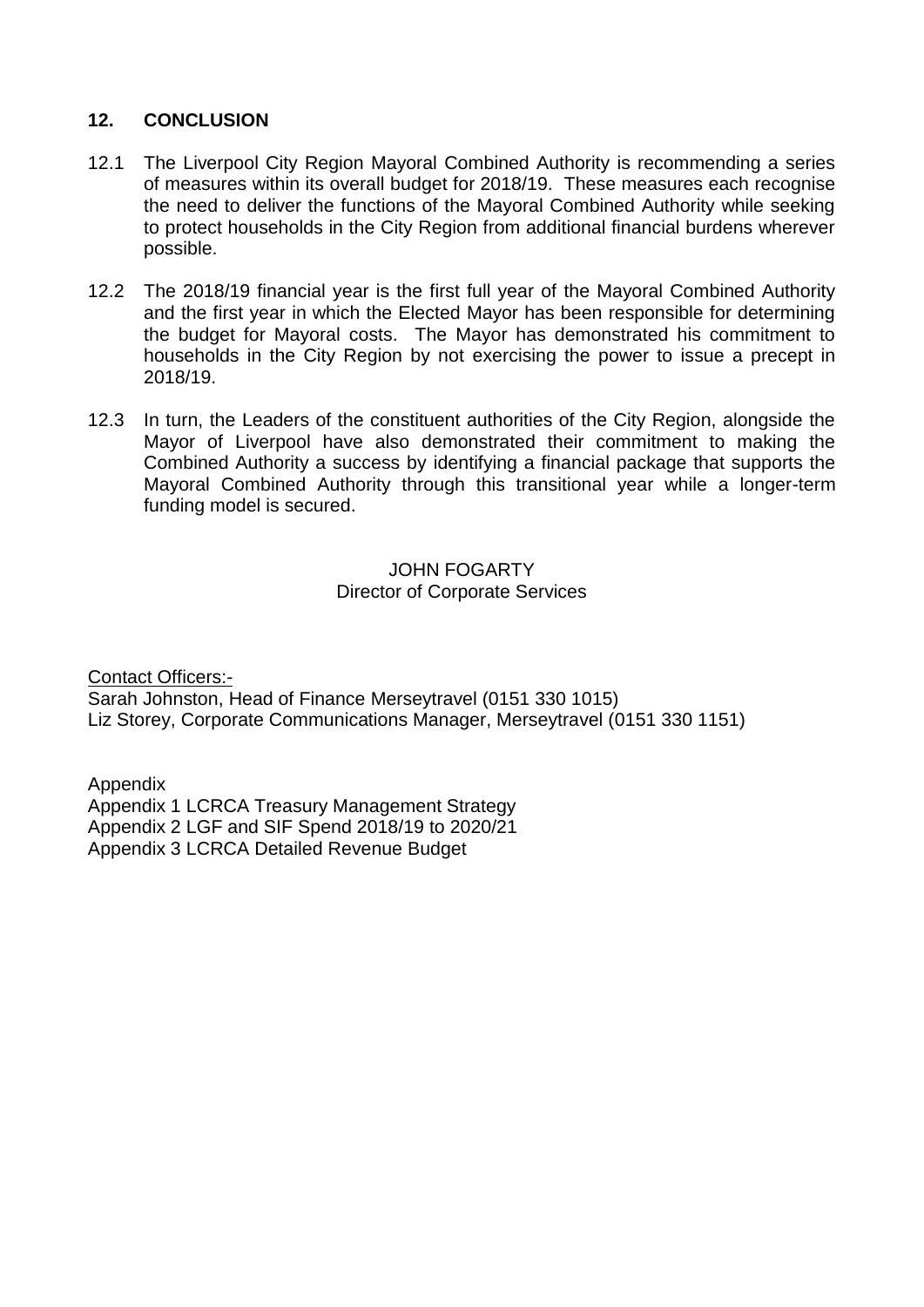## **LCRCA TREASURY MANAGEMENT STRATEGY 2018/19**

#### **1. BACKGROUND**

- 1.1 The Authority ids required to operate a balanced budget which broadly means that expenditure incurred during the year will be met through cash raised during the year. An important part of the treasury management operation is ensuring that cash flow is adequately planned with cash available when it is needed. Surplus cash is invested in counterparties commensurate with the Authority's low risk appetite which provide adequate liquidity: security and liquidity are considered prior to return.
- 1.2 The second main function of the Authority's treasury management activities is the funding if its capital plans. The capital plans provide a guide to the borrowing need of the Authority, essentially the longer term cash flow planning to ensure that the Authority can meet its capital spend obligations. The management of longer term cash may involve arranging long or short term loans or using longer term cash flow surpluses. On occasions, when it is prudent and economic, any debt previously drawn may be restructured to meet cost or risk objectives.

CIPFA defines treasury management as:

"The management of the Authority's investment and cash flows, its banking, money market and capital market transactions; the effective control of the risks associated with those activities; and the pursuit of optimum performance consistent with those returns."

- 1.3 The Authority is required to receive and approve as a minimum, three main reports each year, which incorporate a variety of policies, estimates and actuals. These can be summarised as:
	- An annual treasury management strategy and prudential and treasury indicators – the scope of which is outlined above;
	- A mid-year treasury management report providing an update on progress of the capital position and amending treasury and prudential indicators if required; and
	- An outturn treasury report detailing the outturn position and comparing performance against estimates included within the strategy.
- 1.4 The Treasury Management Strategy for 2018/19 covers:-
	- The current treasury position;
	- Prospects for interest rates;
	- Borrowing requirement;
	- Borrowing strategy:
	- Annual investment strategy;
	- Minimum Revenue Provision (MRP) Strategy: and
	- Treasury management limits and prudential indicators for 2018/19 to 2019/20.
- 1.5 The Authority uses Link Asset Services as its external treasury management advisors. The Authority recognises that responsibility for treasury management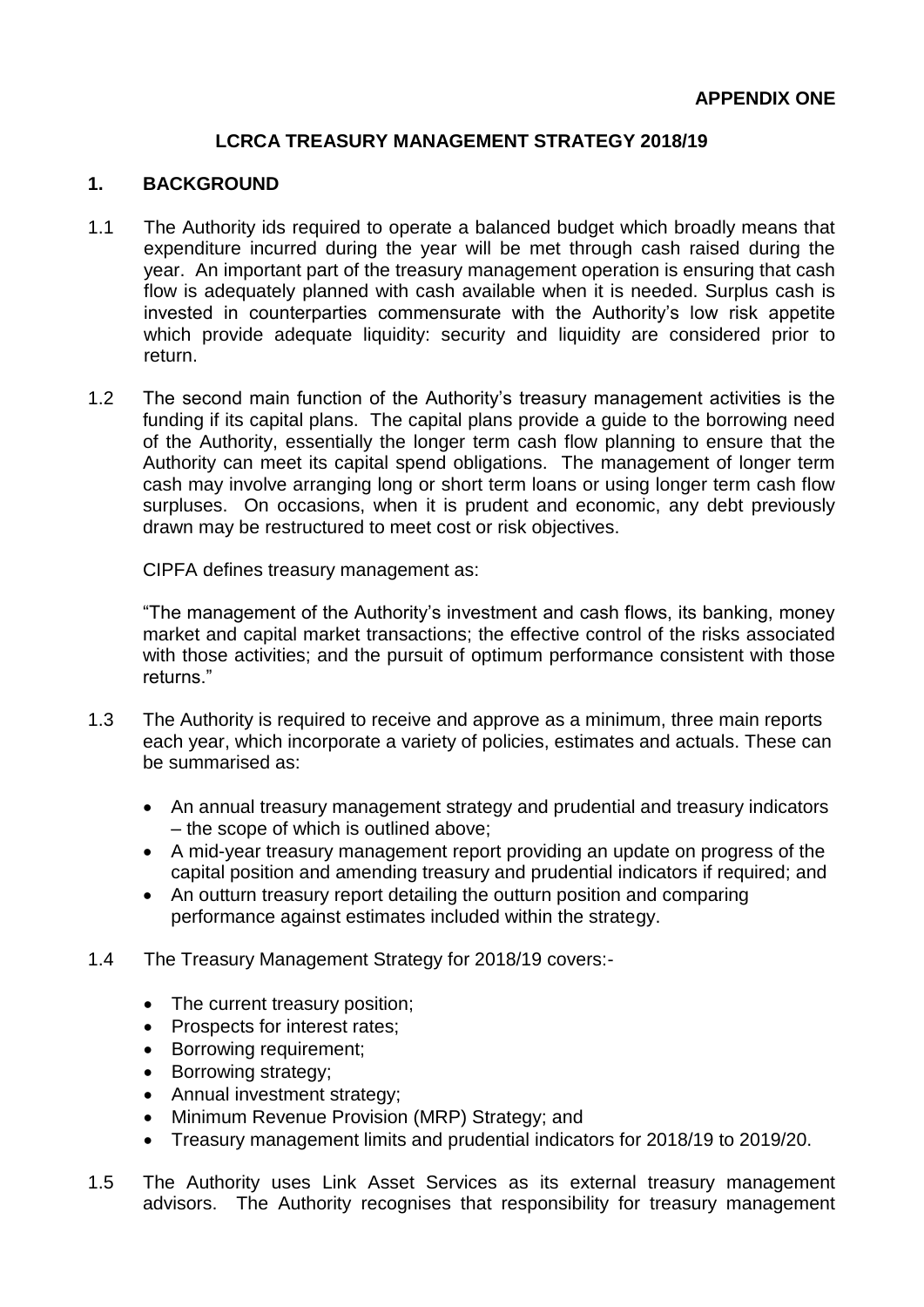decisions remain with the organisation and seeks to ensure that undue reliance is not placed upon external service providers. Notwithstanding this, the Authority recognises that there is value in employing external providers of treasury management services in order to acquire access to specialist skills and resources. The appointment of external advisors and the value provided will be subject to regular review.

# **2. FINANCIAL PEFORMANCE**

## 2.1 Current Treasury Position

4.1.1 The table overleaf details the Authority's forecast treasury portfolio position as at 31 March 2018.

| <b>Outstanding Debt as at 31 March</b><br>2018 | <b>Principal</b><br>£m | <b>Average Rate</b><br>% |
|------------------------------------------------|------------------------|--------------------------|
| Public Works Loan Board (PWLB) EIP<br>Loans    | 73.21                  | 6.59                     |
| <b>PWLB Annuity Loans</b>                      | 47.05                  | 8.35                     |
| <b>PWLB Maturity Loans</b>                     | 53.31                  | 5.60                     |
| <b>Transferred Debt</b>                        | 18.31                  |                          |
| <b>Total</b>                                   | 191.88                 |                          |

Table 1 Treasury Portfolio Position

2.1.2 The chart below provides an overview of the maturity profile of the Authority's external debt portfolio as at 31 March 2018.



2.1.3 In addition the Authority has £18.3m transferred debt which is managed on behalf of the Authority by Wirral Metropolitan Borough Council. This is historic highways related debt which transferred to the constituent Merseyside Councils and the then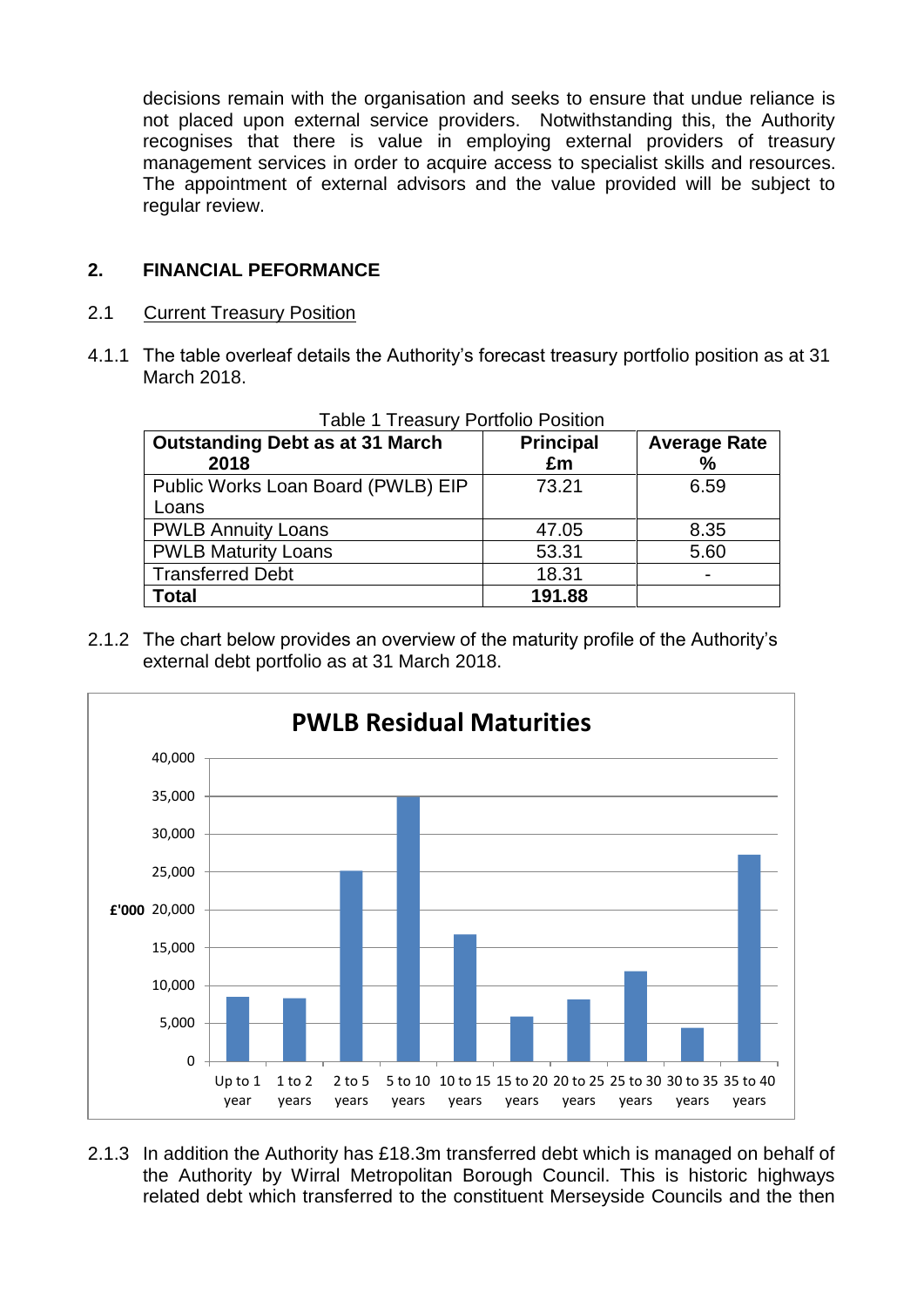Integrated Transport Authority on the disestablishment of the Merseyside County Council in 1986. The Authority's current external debt position, together with forward projections, is detailed in table 2 below. The table shows the actual external debt against the underlying capital borrowing need (the Capital Financing Requirement-CFR) highlighting any under or over borrowing.

| Table 2 External Debt to CFR           |                 |                 |                 |                 |  |  |  |  |
|----------------------------------------|-----------------|-----------------|-----------------|-----------------|--|--|--|--|
| <b>External Debt</b>                   | 2017/18         | 2018/19         | 2019/20         | 2020/21         |  |  |  |  |
|                                        | <b>Estimate</b> | <b>Estimate</b> | <b>Estimate</b> | <b>Estimate</b> |  |  |  |  |
|                                        | £m              | £m              | £m              | £m              |  |  |  |  |
| <b>External and Transferred Debt 1</b> | 202.71          | 191.88          | 181.06          | 170.24          |  |  |  |  |
| April                                  |                 |                 |                 |                 |  |  |  |  |
| Forecast Change in Debt                | (10.82)         | (10.82)         | (10.82)         | (10.82)         |  |  |  |  |
| Gross Debt 31 March                    | 191.88          | 181.06          | 170.24          | 159.42          |  |  |  |  |
| <b>Capital Financing Requirement</b>   | 205.29          | 364.08          | 499.20          | 560.63          |  |  |  |  |
| (Under)/ Over Borrowing                | (13.41)         | (183.02)        | (328.96)        | (401.21)        |  |  |  |  |

- 2.1.4 In accordance with the Prudential Limits, the Authority needs to ensure that its gross debt does not, except for in the short term, exceeds its CFR. As highlighted in the table previously, the Authority's current external debt levels are significantly below its CFR over the period.
- 2.1.5 It is forecast that the Authority's investments as at 31 March 2018 will be £301m. At the time of drafting this report the Authority has investments of £239m which are held in a range of institutions. The chart below provides an analysis of current investments by maturity profile:-



2.1.6 It is anticipated that the overall cash holdings of the Authority will rise in the early part of the year due to timing differentials between the profile of income received and expenditure incurred/ payments made. It is however expected that overall levels of cash and investments will reduce by the end of the year from the forecast position at 1 March 2018 due to significant programmed capital expenditure. There is however a downside risk that if the planned programme of Single Investment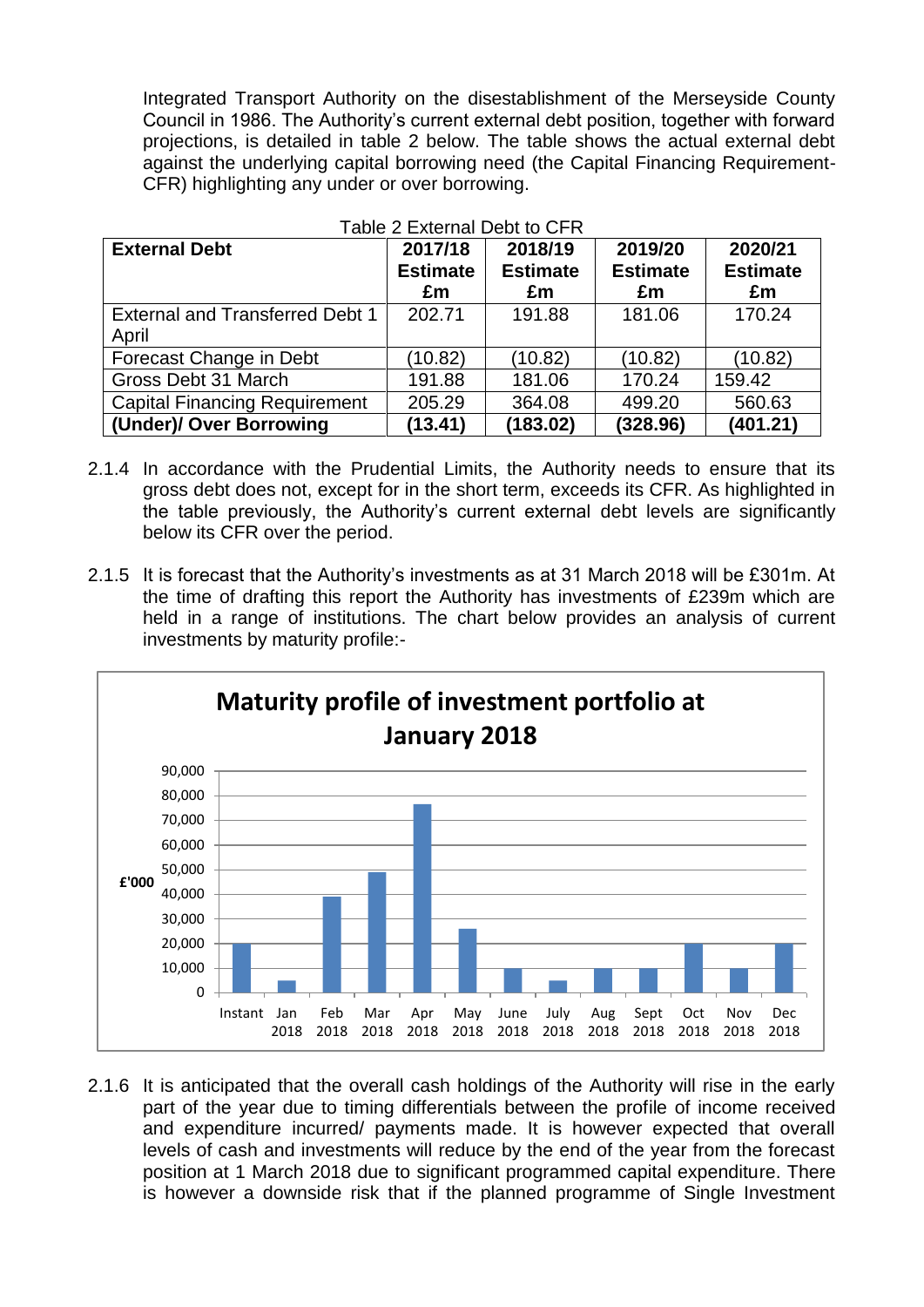Fund and Local Growth Fund expenditure slip, cash balances will be higher than currently anticipated.

- 2.2 Borrowing Requirement
- 2.2.1 The figures detailed below details the Authority's capital expenditure plans for the period 2017/18 through to 2020/21, together with the associated sources of funding.

|                                | Table 3 Gapital Programme |                  |                  |
|--------------------------------|---------------------------|------------------|------------------|
|                                | 2018/19<br>£'000          | 2019/20<br>£'000 | 2020/21<br>£'000 |
| Merseytravel capital programme | 196,510                   | 151,000          | 93,000           |
| <b>Total Programme</b>         | 196,510                   | 151,000          | 93,000           |
| Funded by:                     |                           |                  |                  |
| Grant                          | 15,775                    | 500              | 500              |
| <b>RCCO</b>                    | 7,160                     | 7,500            | 7,500            |
| Borrowing                      | 167,000                   | 143,000          | 6,000            |
| <b>Reserves</b>                | 6,575                     | O                |                  |
| <b>Total Funding</b>           | 196,510                   | 151,000          | 93,000           |

 $T$ able  $\Omega$   $\Omega$  and  $T$ 

- 2.2.2 The funding shown as grant above includes significant sums of money received or due to be received by the Authority through its Growth Deal. Should receipts or expenditure profiles be materially different from those levels forecast, then the level and profile of borrowing could be subject to change.
- 2.2.3 The potential cash borrowing requirement over the next three years includes borrowing for the replacement of the Rolling Stock. As detailed in table 2, the Authority currently has an under borrowed position against its CFR, even allowing for the programmed borrowing.
- 2.3 Borrowing Strategy
- 2.3.1 The Authority currently has an under borrowed position which means that the capital borrowing need (the CFR) has not been fully funded with loan debt: this is because cash supporting the Authority's reserves, balances and cash flow have been used as a temporary measure. Currently the Authority seeks to utilise internal borrowing if feasible, as with investment returns at a historically low level, this can provide value for money however as a consequence of the quantum of the capital programme over the next three years, there is likely to be an absolute need to borrow at some point. Moreover the longer term forecast for interest rates is to increase and therefore consideration must be given to weighting the short term advantage of internal borrowing against potential long term costs. This is if the opportunity is missed for taking loans at longer term rates where the rates are expected to be higher in future years.
- 2.3.2 The Treasurer will monitor interest rates in the financial markets and adopt a pragmatic approach to satisfying the need to borrow, seeking to identify the options that are available and provide value for money for the Authority. The options available to the Authority that will be considered are outlined below.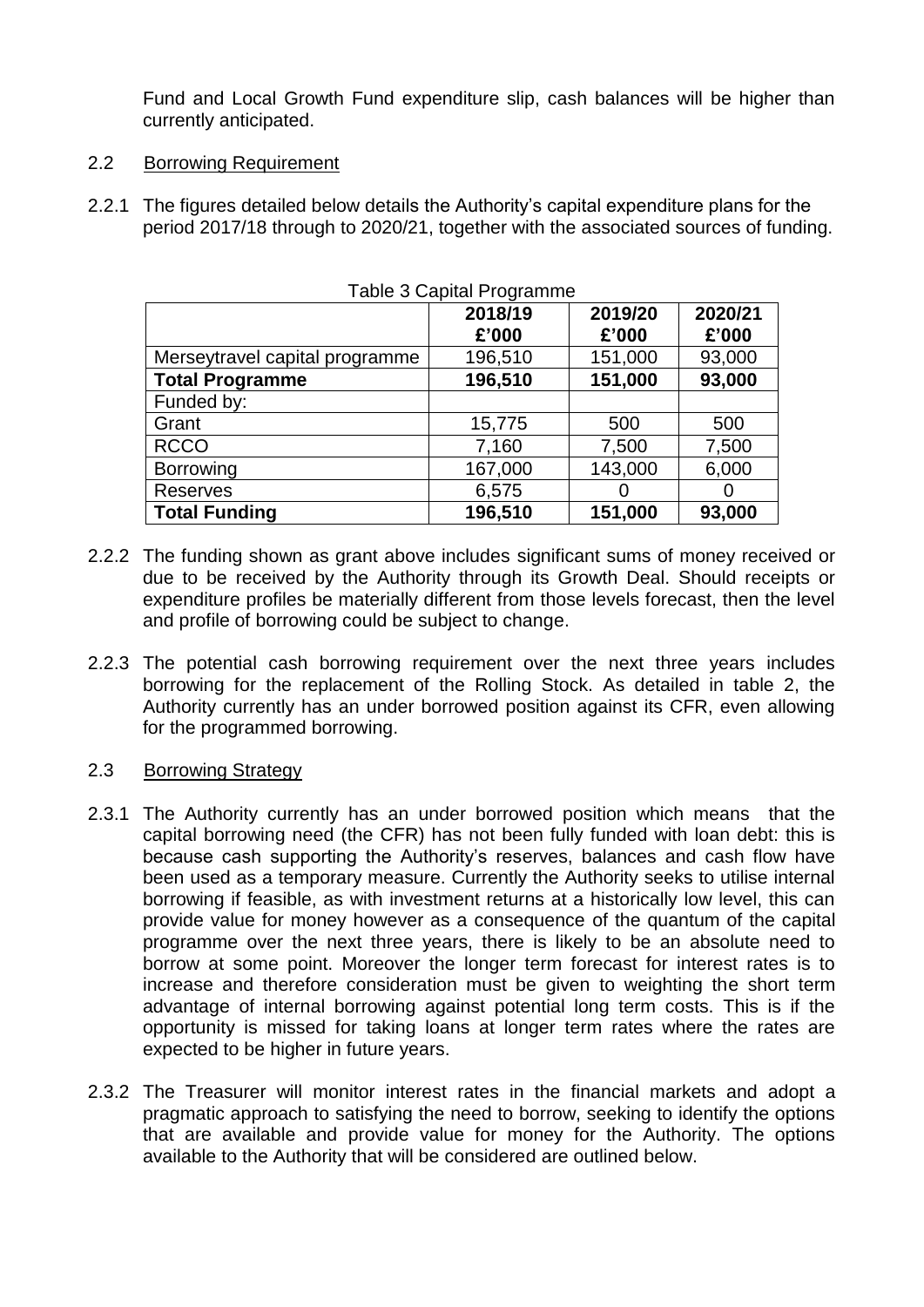*Public Works Loan Board (PWLB)*

- 2.3.3 PWLB borrowing is available for between 1 and 50 year maturities on various bases. In the March 2012 Budget, the Chancellor announced the availability of a PWLB 'Certainty Rate' for Authorities which could be accessed upon the submission of data around borrowing plans for individual authorities. The Certainty Rate allows eligible authorities to borrow from the PWLB at 0.20% below their published rates. The Government is also consulting with local authorities regarding the potential introduction of a PWLB Infrastructure Rate which will be based at gilts plus 60 base points.
- 2.3.4 The combination of the rates available, the flexibility offered by PWLB in terms of structures and maturity dates and the lack of available market debt suggests that for long term borrowing PWLB may provide value for money.
- 2.3.5 The Authority's treasury advisors, Capita Asset Services, provide information on the forecast PWLB rates over a range of durations. The table below details the forecast rates net of the Certainty Rate.

|                      |  |  |  |  |  |  | Dec-17 Mar-18 Jun-18 Sep-18 Dec-18 Mar-19 Jun-19 Sep-19 Dec-19 Mar-20 Jun-20 Sep-20 Dec-20 Mar-21                                            |  |
|----------------------|--|--|--|--|--|--|----------------------------------------------------------------------------------------------------------------------------------------------|--|
| <b>Bank Rate</b>     |  |  |  |  |  |  | $0.50\%$   0.50%   0.50%   0.50%   0.75%   0.75%   0.75%   0.75%   1.00%   1.00%   1.00%   1.25%   1.25%   1.25%                             |  |
| <b>5yr PWLB Rate</b> |  |  |  |  |  |  | $1.50\%$   1.60%   1.60%   1.70%   1.80%   1.80%   1.90%   1.90%   2.00%   2.10%   2.10%   2.20%   2.30%   2.30%                             |  |
| 10vr PWLB View       |  |  |  |  |  |  | $2.10\%$   2.20%   2.30%   2.40%   2.40%   2.50%   2.60%   2.60%   2.70%   2.70%   2.80%   2.90%   2.90%   3.00%                             |  |
| 25vr PWLB View       |  |  |  |  |  |  | $2.80\%$   2.90%   3.00%   3.00%   3.10%   3.10%   3.20%   3.20%   3.30%   3.40%   3.50%   3.50%   3.60%   3.60%   3.60%                     |  |
| 50yr PWLB Rate       |  |  |  |  |  |  | $2.50\%$   $2.60\%$   $2.70\%$   $2.80\%$   $2.90\%$   $2.90\%$   $3.00\%$   $3.10\%$   $3.20\%$   $3.30\%$   $3.30\%$   $3.40\%$   $3.40\%$ |  |

Table 4 PWLB Borrowing Rates

*European Investment Bank (EIB)*

- 2.3.6 The Authority agreed a £190m facility with EIB in December 2016. This loan facility can be drawn down in tranches or in full with a minimum tranche draw down of £20m and a maximum of 8 separate drawdowns. The Authority has three years from signature of the contract to access this facility.
- 2.3.7 The other source of finance that is potentially available to the Authority is debt raised through the market by way of traditional market loans. These have typically been offered as Lender Option Borrower Option (LOBO's) however the availability of these loans is limited and tend to be offered at less competitive rates than either EIB or PWLB.

### 2.4 Prospects for Interest Rates

- 2.4.1 The Authority has appointed Link Asset Services as its treasury advisor and part of their service is to assist the Authority formulate a view on interest rates. Appendix One provides an overview of the current City forecasts for both short and longer term interest rates, however in summary Link forecast that Bank Rate will remain at 0.50% until the latter part of 2018 and then will rise gradually reaching 1.25% by March 2021. **Examble 1981 (and 1991)** (and 1991) (and 1991) (and 1991) (and 1991) (and 1991) (and 1992) (and 1992) (and 1993) (and 1993) (and 1993) (and 1994) (and 1994) (and 1995) (and 1997) (and 1997) (and 1997) (and 1997) (and 1997
- 2.4.2 Economic and interest rate forecasting remains difficult with so many external influences weighing on the UK Depending on developments in the financial markets and economic data, the above forecasts and actual decisions by the MPC will be liable to further amendment. Geopolitical developments, especially in the EU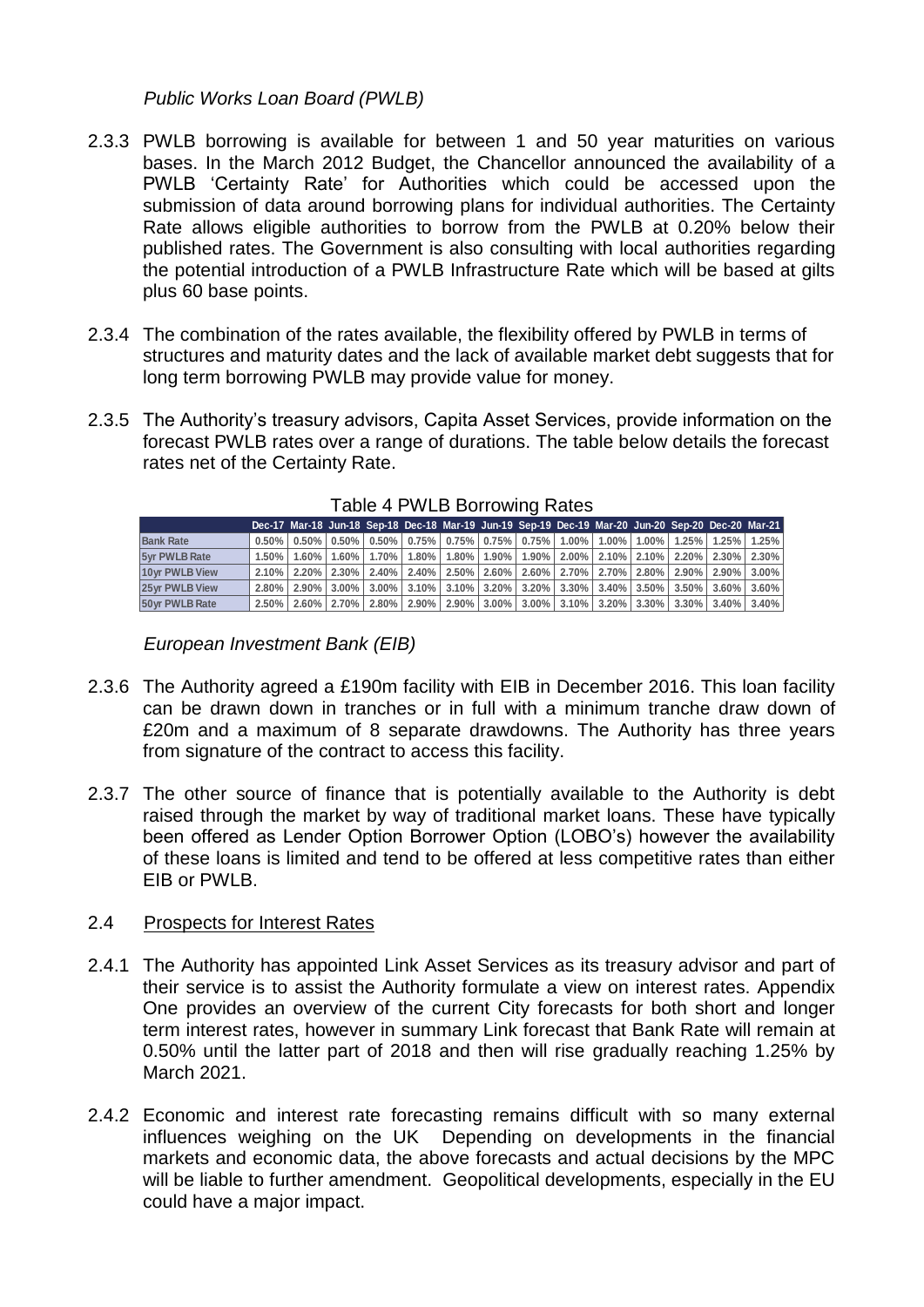- 2.4.3 The overall balance of risks to economic recovery in the UK is probably on the downside, especially with the current level of uncertainty over the final terms of Brexit. Downside risks to current forecasts for gilt yields and consequently PWLB rates include:
	- The Bank of England takes action too quickly to raise Bank Rate and causes economic growth to be weaker than currently anticipated;
	- A resurgence of the Eurozone debt crisis due to high levels of government debt, low rates of growth and vulnerable banking systems;
	- Raising protectionism in America under the current president; and
	- A sharp downturn in China and other emerging markets.
- 2.4.4 The current market outlook and structure of market interest rates has several key treasury management implications:-
	- Investment returns are likely to remain low during 2018/19 however it is envisaged that these will increase gradually over the next couple of years in line with projected increases to Bank Rate,
	- Borrowing rates increased sharply on the back of the decision to increase Bank Rate to 0.50% as markets accelerated their assumptions about further increases. In light of the projected increase in rates, the policy of running down spare cash in advance of undertaking new borrowing will require careful consideration to avoid incurring higher borrowing costs in future; and
	- Give the relative profile of investment rates of return when compared to borrowing costs, there will remain a cost of carry (a net cost to the revenue account) to any new long term borrowing that causes a temporary increase in cash balances.

### 3.0 Minimum Revenue Provision Policy Statement

- 3.1 The Authority is required to make provision for the repayment of an element of the accumulated capital spend each year through a charge to revenue (the Minimum Revenue Provision – MRP) however should the Authority wish it is also allowed to undertaken additional voluntary payments if required (Voluntary Revenue Provision  $-VRP$ ).
- 3.2 Communities and Local Government (CLG) regulations have been issued which require the full Authority to approve an MRP statement in advance of the year. Under the CLG guidance a number of options are available however the Authority does have some discretion over the approach taken however the overriding requirement is that any approach must be prudent.
- 3.3 Based on the regulations, the Authority is recommended to approve the following MRP statement for application in 2018/19:-
	- For historic capital expenditure (i.e. that incurred before 2018/19), MRP will continue to be calculated at 4% of the previous year end's Capital Adjustment Account (option 2 under the CLG guidance); and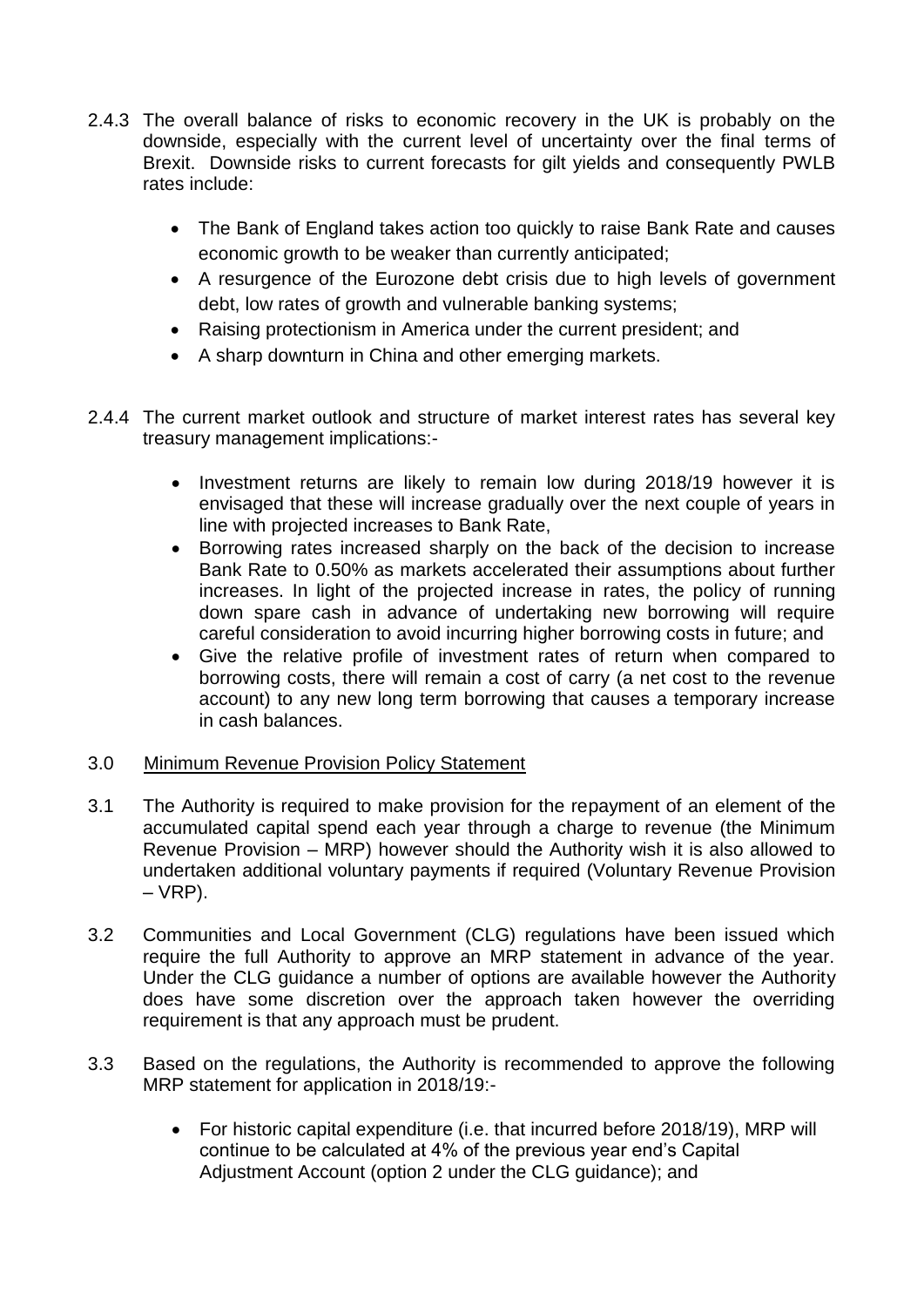- For any new borrowing undertaken, MRP will be calculated using the asset life method (options 3 under the CLG guidance).
- 3.4 As noted above, the regulations allow for an Authority to review and revise its MRP statement at any stage, providing that the overriding requirement that the resulting approach is prudent. To this end the Authority may revisit the above policy should it be determined that other prudent options are available.

### 4.0 Annual Investment Strategy

- 4.1 In conducting its investment activity, the Authority will have regard to the CLG's Guidance on Local Government Investments and the 2011 revised CIPFA Treasury Management in Public Services Code of Practice and Cross Sectoral Guidance Notes (the CIPFA TM Code). The Authority's overriding investment priorities are the security of capital and liquidity of investments.
- 4.2 The Authority will seek to obtain the optimum return on its investments commensurate with the desired level of security and liquidity. Risk appetite is low with investment decisions giving priority to security of investments. The Authority does not borrow purely to invest or on-lend to make a return as this is unlawful.
- 4.3 The Authority has a clearly stipulated minimum acceptable level of credit quality of Counterparties which feeds into its Counterparty lending list. The creditworthiness methodology used to create the Authority's list takes account of the ratings provided by FITCH and/ or Moodys, two of the three main ratings agencies. All investments made during 2018/19 will be made in accordance with the Annual Investment Strategy detailed in Appendix Three.
- 5.0 Treasury Limits and Prudential Indicators
- 5.1 Under Section 3 of the Local Government Act 2003, it is a statutory duty for the Authority to determine and keep under review how much it can afford; the amount determined is the Authority's Affordable Borrowing Limit. The Authority must have regard to the Prudential Code when setting its Affordable Borrowing Limit.
- 5.2 There are a series of other limits and indicators that must be considered and submitted to the Authority for approval. These proposed limits and indicators are included at Appendix Three.

### 6.0 CIPFA Code of Practice: Treasury Management In The Public Services

6.1 It is a requirement of the Code that the Authority should formally adopt the CIPFA Code of Practice: Treasury Management in the Public Services (the Code) and specifically the four clauses attached at Appendix Four and the Treasury Management Policy Statement at Appendix Five.

Appendices:-

Annex One – Outlook for Interest Rates

Annex Two – Annual Investment Strategy

- Annex Three Treasury Management Limits and Prudential Indicators 2018/19 to 2020/21
- Annex Four CIPFA Treasury Management in Public Sector Code of Practice
- Annex Five Treasury Management Policy Statement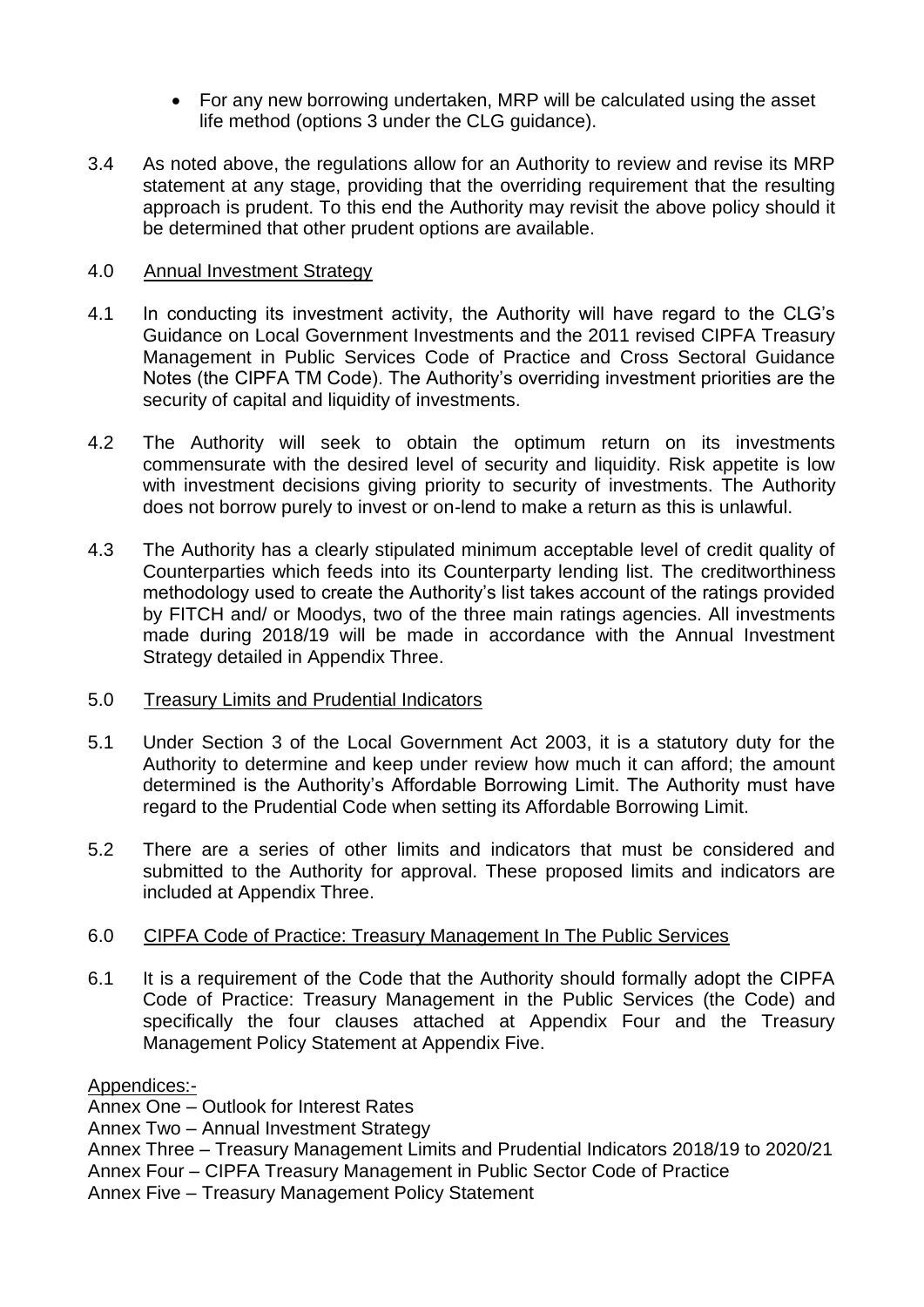# **ANNEX ONE**

# OUTLOOK FOR INTEREST RATES

| <b>Bank Rate</b>         |       |       |       |       |       |                                        |       |       |       |       |       |       |       |                                                                                                |
|--------------------------|-------|-------|-------|-------|-------|----------------------------------------|-------|-------|-------|-------|-------|-------|-------|------------------------------------------------------------------------------------------------|
|                          |       |       |       |       |       |                                        |       |       |       |       |       |       |       | NOW Mar-18 Jun-18 Sep-18 Dec-18 Mar-19 Jun-19 Sep-19 Dec-19 Mar-20 Jun-20 Sep-20 Dec-20 Mar-21 |
| Capita Asset Services    | 0.50% | 0.50% | 0.50% | 0.50% | 0.50% | 0.75%                                  | 0.75% | 0.75% | 0.75% | 1.00% | 1.00% | 1.00% | 1.25% | 1.25%                                                                                          |
| <b>Capital Economics</b> | 0.50% | 0.50% | 0.75% | 1.00% | 1.25% | 1.25%                                  | 1.50% | 1.50% | 1.75% |       |       |       |       |                                                                                                |
| <b>5yr PWLB Rate</b>     |       |       |       |       |       |                                        |       |       |       |       |       |       |       |                                                                                                |
|                          |       |       |       |       |       |                                        |       |       |       |       |       |       |       | NOW Mar-18 Jun-18 Sep-18 Dec-18 Mar-19 Jun-19 Sep-19 Dec-19 Mar-20 Jun-20 Sep-20 Dec-20 Mar-21 |
| Capita Asset Services    | 1.50% | 1.60% | 1.60% | 1.70% | 1.80% | 1.80%                                  | 1.90% | 1.90% | 2.00% | 2.10% | 2.10% | 2.20% | 2.30% | 2.30%                                                                                          |
| Capital Economics        | 1.70% | 1.90% | 2.30% | 2.60% | 2.90% | 2.90%                                  | 2.90% | 2.90% | 2.90% |       |       |       |       |                                                                                                |
| 10yr PWLB Rate           |       |       |       |       |       |                                        |       |       |       |       |       |       |       |                                                                                                |
|                          |       |       |       |       |       |                                        |       |       |       |       |       |       |       | NOW Mar-18 Jun-18 Sep-18 Dec-18 Mar-19 Jun-19 Sep-19 Dec-19 Mar-20 Jun-20 Sep-20 Dec-20 Mar-21 |
| Capita Asset Services    | 2.10% | 2.20% | 2.30% | 2.40% | 2.40% | 2.50%                                  | 2.60% | 2.60% | 2.70% | 2.70% | 2.80% | 2.90% | 2.90% | 3.00%                                                                                          |
| <b>Capital Economics</b> | 2.30% | 2.60% | 2.80% | 3.10% | 3.30% | 3.30%                                  | 3.30% | 3.30% | 3.30% |       |       |       |       |                                                                                                |
| 25yr PWLB Rate           |       |       |       |       |       |                                        |       |       |       |       |       |       |       |                                                                                                |
|                          |       |       |       |       |       | NOW Mar-18 Jun-18 Sep-18 Dec-18 Mar-19 |       |       |       |       |       |       |       | Jun-19 Sep-19 Dec-19 Mar-20 Jun-20 Sep-20 Dec-20 Mar-21                                        |
| Capita Asset Services    | 2.80% | 2.90% | 3.00% | 3.00% | 3.10% | 3.10%                                  | 3.20% | 3.20% | 3.30% | 3.40% | 3.50% | 3.50% | 3.60% | 3.60%                                                                                          |
| <b>Capital Economics</b> | 2.95% | 3.15% | 3.45% | 3.65% | 3.90% | 3.90%                                  | 3.90% | 3.90% | 3.90% |       |       |       |       |                                                                                                |
| 50yr PWLB Rate           |       |       |       |       |       |                                        |       |       |       |       |       |       |       |                                                                                                |
|                          |       |       |       |       |       |                                        |       |       |       |       |       |       |       | NOW Mar-18 Jun-18 Sep-18 Dec-18 Mar-19 Jun-19 Sep-19 Dec-19 Mar-20 Jun-20 Sep-20 Dec-20 Mar-21 |
| Capita Asset Services    | 2.50% | 2.60% | 2.70% | 2.80% | 2.90% | 2.90%                                  | 3.00% | 3.00% | 3.10% | 3.20% | 3.30% | 3.30% | 3.40% | 3.40%                                                                                          |
| Capital Economics        | 2.80% | 3.10% | 3.30% | 3.60% | 3.80% | 3.80%                                  | 3.80% | 3.80% | 3.80% |       |       |       |       |                                                                                                |

The rates shown above take account of the 20 base point certainty rate reduction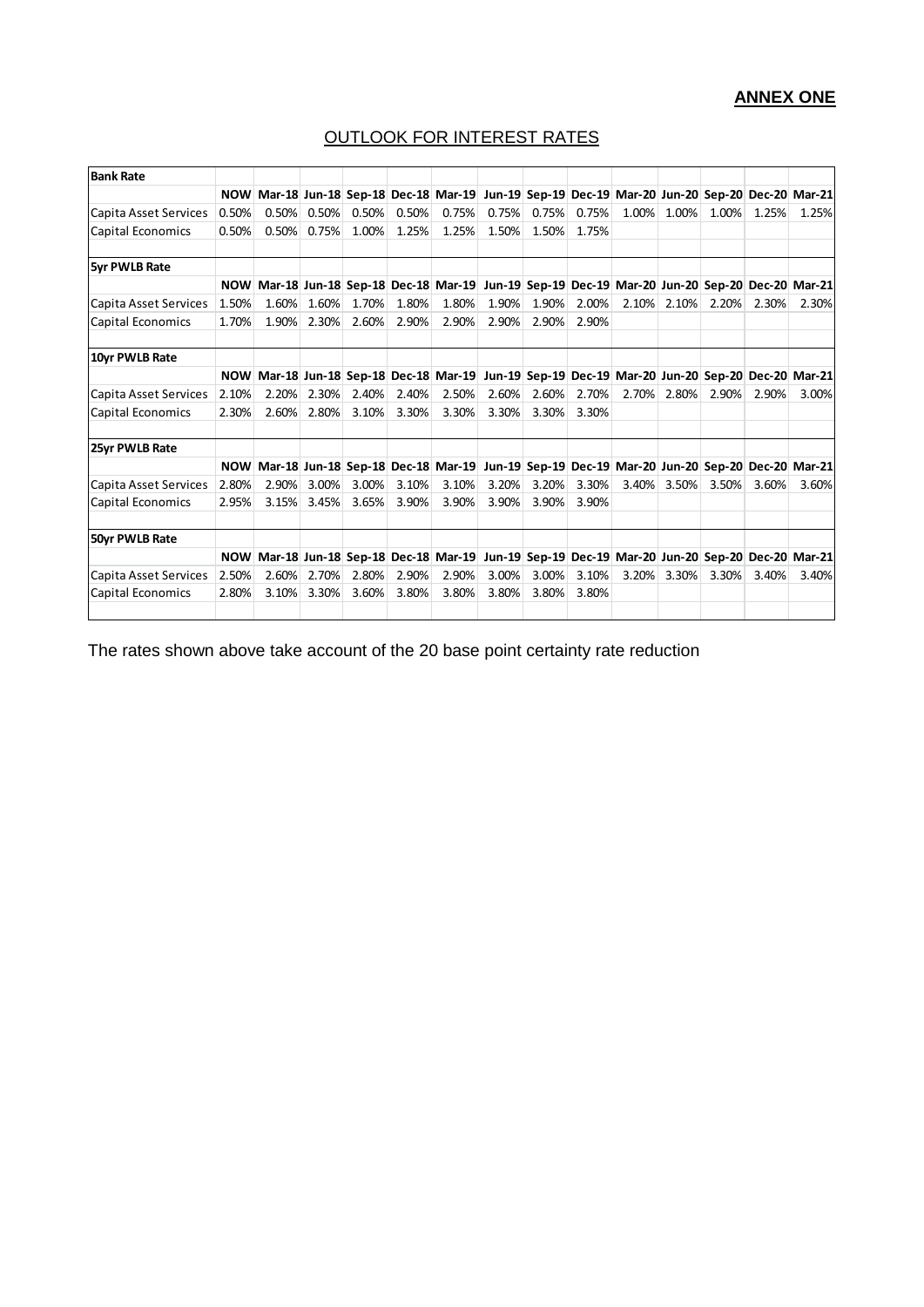# **ANNEX TWO**

### ANNUAL INVESTMENT STRATEGY 2018/19

The purpose of this Strategy is to set out, for approval by the Authority, is to outline:

- The Authority's overriding investment objectives;
- The investments the Authority will use for the prudent management of surplus funds during the financial year 2018/19 under the headings of Specified and Non Specified investments;
- The procedures for determining the use of each asset class;
- The maximum periods for which funds may be prudently committed in each class;
- The upper limits to be invested in each class;
- The extent to which prior professional advice needs to be sought from the Authority's Treasury Advisors prior to use; and
- The minimum amount to be held in short term investments.

#### **Investment Objectives**

The Authority's investment decisions are governed by the need to ensure that all decisions are prudent and ensure the security of capital and liquidity of investments are paramount.

The Authority will seek to ensure an optimum return on the investment of all surplus funds commensurate with the required levels of liquidity and security, having properly assessed the inherent risk associated with different investment options.

The Authority will not engage in treasury borrowing activity solely for the purpose of investment or on-lending to make a return.

### **Specified and Unspecified Investment Types**

In accordance with government guidance, investment instruments are broadly classified as Specified or Non Specified.

An investment instrument is classed as Specified if:

- the investment is denominated in Sterling;
- the term of the investment is for 12 months or less;
- the investment is made with a low risk counterparty, for example an institution with a high quality credit rating or is made with the United Kingdom Government or other public sector body (for example a local authority); and
- the investment is not defined as capital expenditure.
- A Non Specified investment instrument is one that does not meet the definition of a Specified Investment and therefore have a higher level of treasury risk associated with them. Whilst the level of risk associated with these products is inherently higher, subject to appropriate due diligence and investigation, Non Specified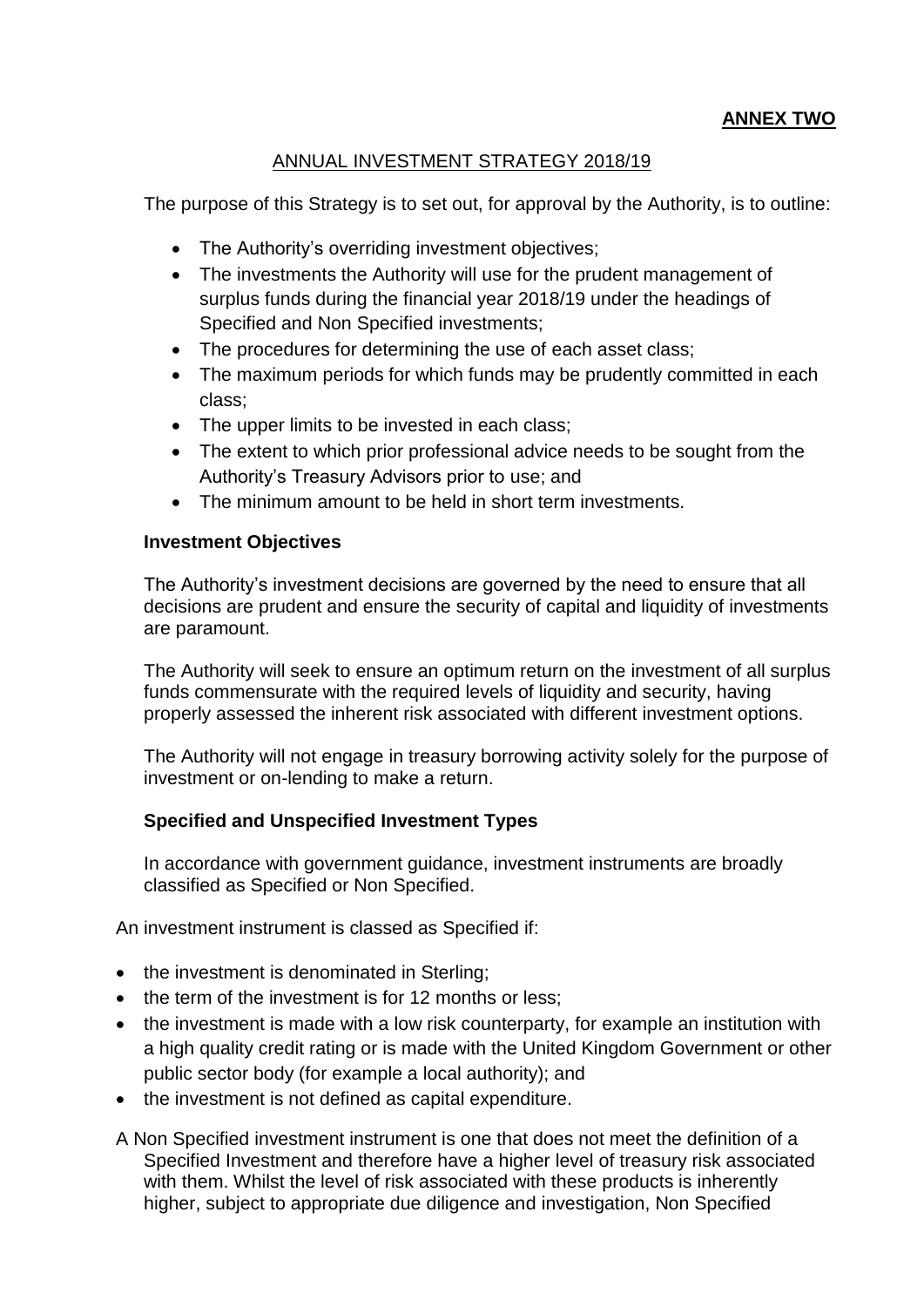investments can offer some potential diversification within the Authority's investment portfolio. The Authority's treasury advisors, Capita, will be considered on any such options.

The table attached at Annex 2.1 provides further guidance on Specified and Non Specified investments.

### **Creditworthiness Policy and Liquidity**

The Authority relies on credit ratings published by FITCH or Moody's two independent rating agencies to establish the credit quality of Counterparties. Credit ratings are reviewed on an ongoing basis to ensure that prompt action can be taken to remove institutions whose ratings fall below the minimum threshold applied by the Authority. The proposed Counterparty criteria is appended to this report at Annex 1.2

Within the framework detailed in Annex 2.2, it is proposed that at any one time up to 20% of investments will be retained in liquid instant access/ call accounts to ensure that there is adequate liquidity maintained to deal with unforeseen eventualities.

### **Investment Strategy – Internally and Externally Managed Funds**

All investments managed internally will be undertaken in compliance with the framework outlined in this document. Due regard will be had to the wider cash flow movements and requirements of the Authority and forecast movement in interest rates. As detailed above the Authority will ensure that adequate funds are held as cash equivalents thereby allowing the Authority to address any unforeseen cash requirements or to take advantage of investment opportunities as they arise.

The current view of the Authority's treasury management advisors, Capita is that Bank Rate will remain at 0.25% until the second half of 2019 and therefore it is likely that investment returns will remain subdued over the financial year 2018/19. In support of this assertion Capita has indicated that budgeted investment returns should be anticipated to be in line with the current Base Rate estimations, that is 0.25%.

The Authority will seek to lock into fixed term deals (within the limits outlined in the counterparty criteria) at advantageous rates subject to the outlook for interest rates and the availability of such opportunities with high quality counterparties.

Currently the Authority does not engage any external Fund Managers to invest monies on its behalf however this position will be periodically reviewed to establish whether this option provides any opportunities for diversification. Any such reconsideration will be made in conjunction with the Authority's treasury advisors and subject approval by the Director of Resources.

### **Policy on the use of External Service Providers**

The Authority uses Capita Asset Services as its external treasury management advisors. Whilst the responsibility for treasury management decisions remains with the Authority, the value in employing an external treasury provider is recognised as means by which it can acquire access to specialist skills and resources.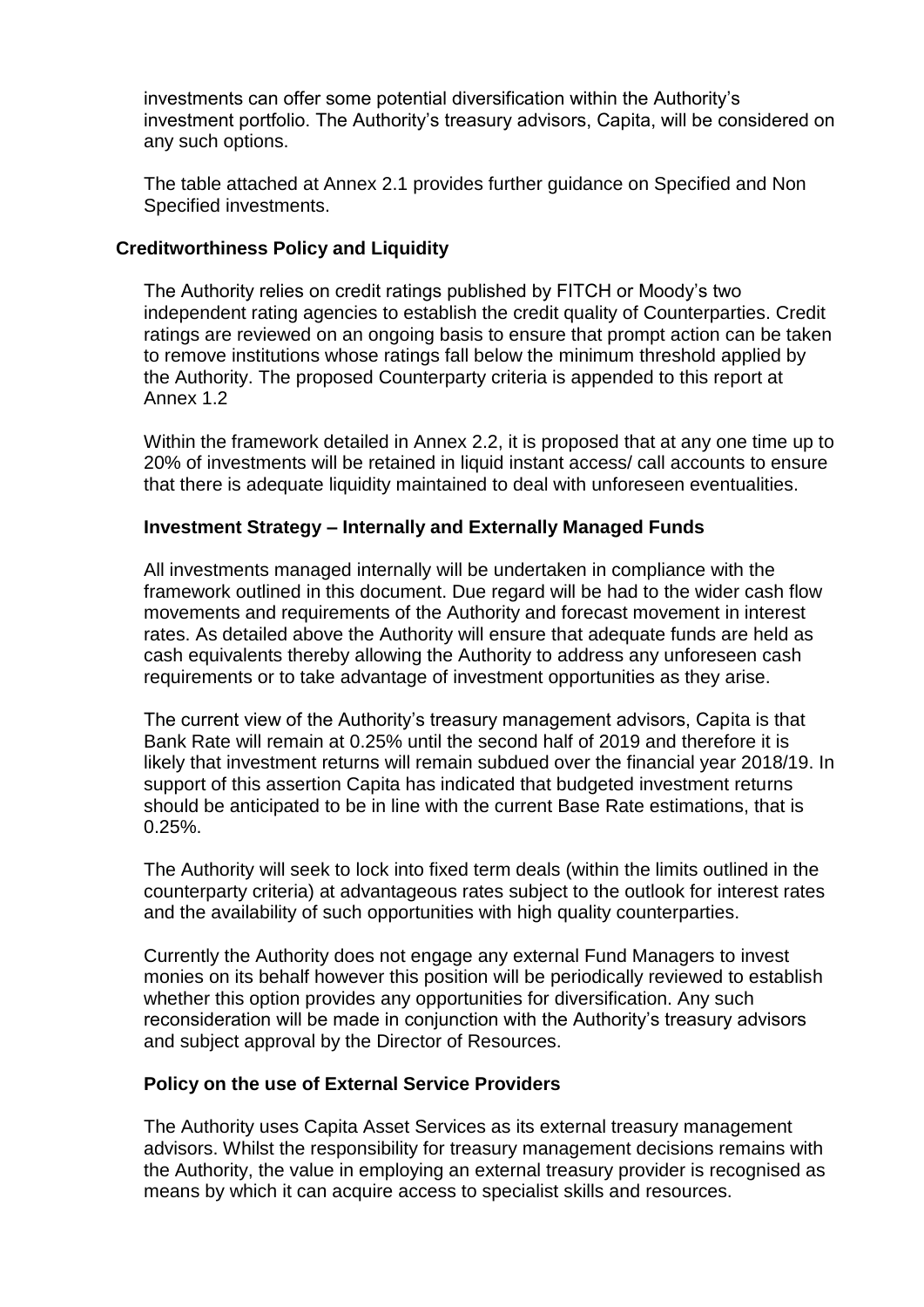Notwithstanding this the Authority will ensure that there is no undue reliance on an external service provider.

# **Reporting Arrangements**

The Authority will receive reports on Treasury Management activity as a minimum at three points during the year: a forward looking strategy will be submitted for approval, a mid- year Strategy review and a year- end report which will consider outturn performance in light of the strategy set at the start of the year.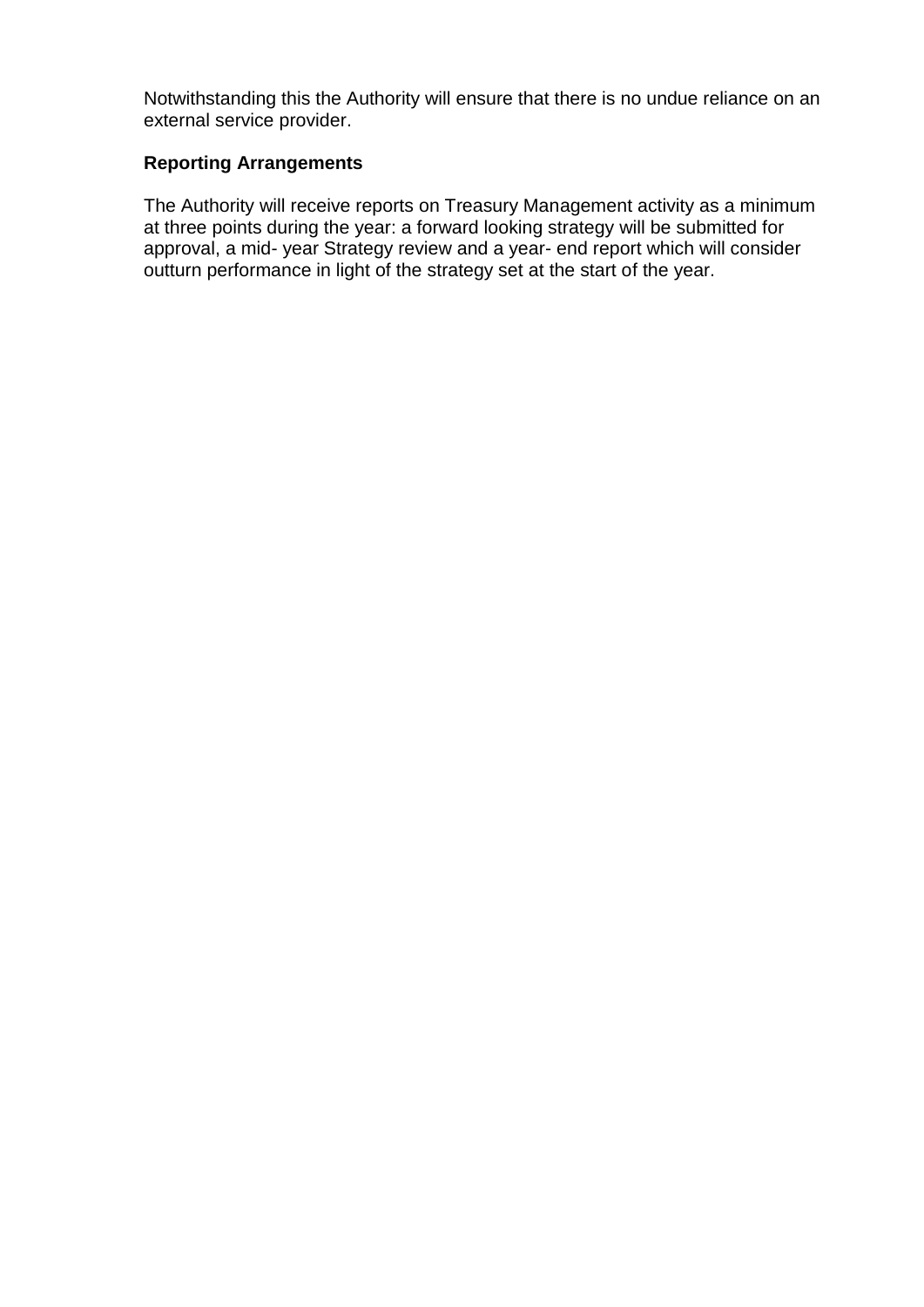# SPECIFIED AND NON SPECIFIED INVESTMENTS

# **Table 1 Specified Investments**

| <b>Investments</b>                                     | <b>Minimum Credit</b><br>Rating                                     | <b>Use</b> |
|--------------------------------------------------------|---------------------------------------------------------------------|------------|
| Term deposits- UK banks and<br>building societies      | See Annex 2                                                         | In house   |
| Term deposits - UK Government<br>or Local Authorities  | High security although<br>few local authorities<br>are credit rated | In house   |
| <b>Call Account Facilities</b>                         | See Annex 2                                                         | In house   |
| <b>Notice Account Facilities</b>                       | See Annex 2                                                         | In house   |
| Term Deposits - non UK banks<br>and building societies | See Annex 2                                                         | In house   |
| Debt Management Agency<br><b>Deposit Facility</b>      | <b>UK Government</b><br>backed                                      | In house   |
| <b>Certificates of Deposit</b>                         | See Annex 2                                                         | In house   |
| <b>Treasury Bills</b>                                  | <b>UK Government</b><br>backed                                      | In house   |
| <b>Money Market Funds</b>                              | AAA                                                                 | In house   |

All Specified Investments must be sterling denominated and have maturities of up to 1 year.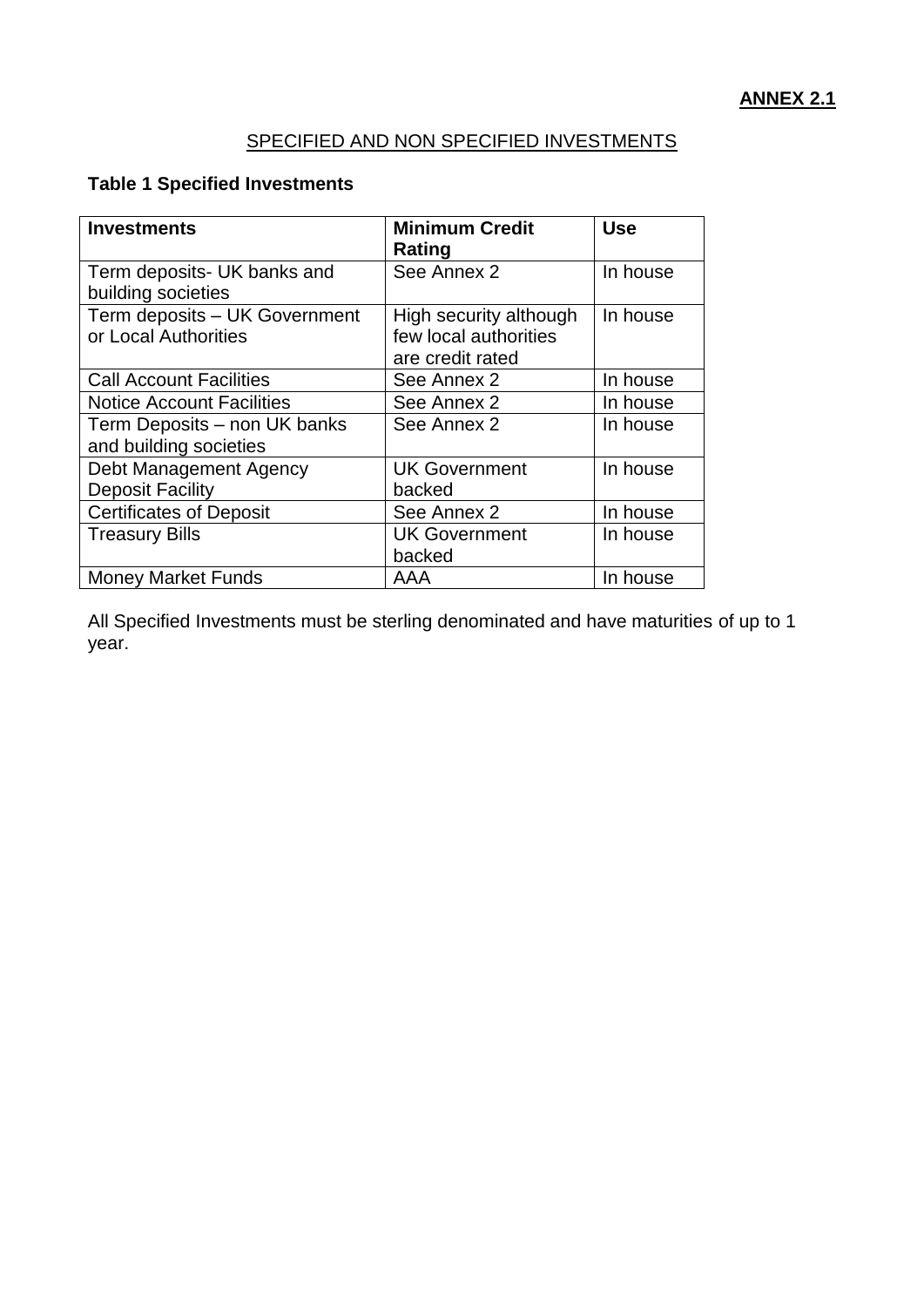# **Table 2 Non Specified Investments**

| <b>Investments</b>                                                             | <b>Minimum Credit</b><br>Rating                                               | <b>Use</b>                                                             | <b>Maximum</b><br><b>Duration</b> |
|--------------------------------------------------------------------------------|-------------------------------------------------------------------------------|------------------------------------------------------------------------|-----------------------------------|
| Term deposits- UK banks and<br>building societies (exceeding 365<br>days)      | See Annex 2                                                                   | In house                                                               | 2 years                           |
| Term deposits - UK Government<br>or Local Authorities (exceeding<br>365 days)  | <b>High security</b><br>although few<br>local authorities<br>are credit rated | In house                                                               | 2 years                           |
| Term Deposits - non UK banks<br>and building societies (exceeding<br>365 days) | See Annex 2                                                                   | In house                                                               | 2 years                           |
| <b>Certificates of Deposits</b>                                                | See Annex 2                                                                   | In house – after<br>consultation<br>with Treasury<br><b>Advisors</b>   | 2 years                           |
| <b>Callable Deposits</b>                                                       | See Annex 2                                                                   | In house $-$ after<br>consultation<br>with Treasury<br><b>Advisors</b> | 2 years                           |
| <b>Structured Deposits</b>                                                     | See Annex 2                                                                   | In house - after<br>consultation with<br>Treasury<br><b>Advisors</b>   | 2 years                           |
| <b>Forward Deposits</b>                                                        | See Annex 2                                                                   | In house – after<br>consultation with<br>Treasury<br>Advisors          | 2 years in<br>total               |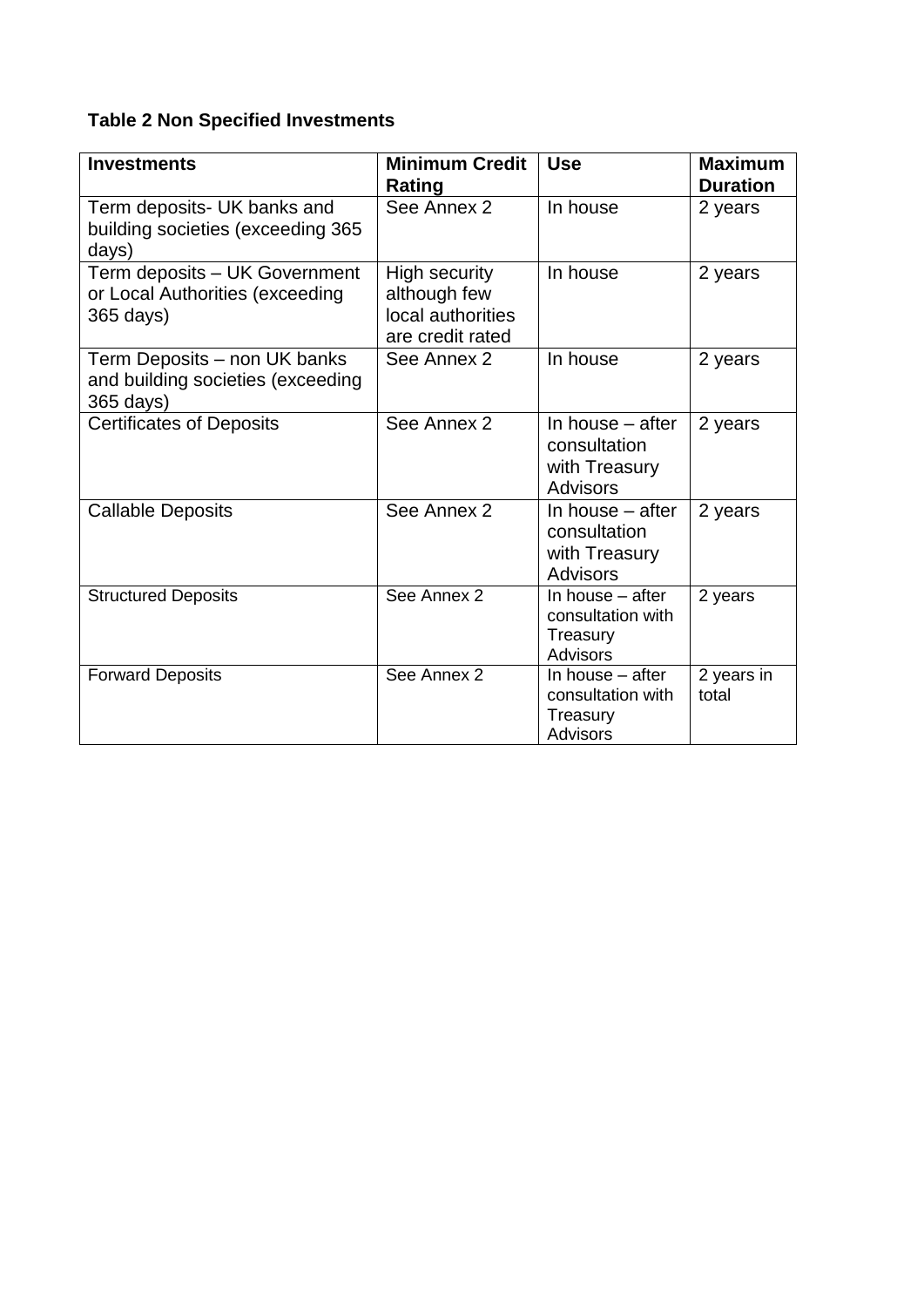### **ANNEX 2.2**

#### COUNTERPARTY CRITERIA

| <b>Counterparty Category</b>                           |                  | <b>Credit Rating</b> | Maximum<br>Investment (£m) | <b>Maximum</b><br><b>Duration</b> |                 |           |
|--------------------------------------------------------|------------------|----------------------|----------------------------|-----------------------------------|-----------------|-----------|
|                                                        | <b>Long Term</b> | <b>Short Term</b>    | <b>Viability Rating</b>    | Sovereign                         |                 |           |
| <b>Government Backed</b>                               |                  |                      |                            |                                   |                 |           |
|                                                        |                  |                      |                            |                                   | £10m per        |           |
|                                                        |                  |                      |                            |                                   | investment      |           |
| <b>Treasury Bills</b>                                  |                  |                      | <b>AA Rated</b>            |                                   | (£70m in total) | 2 years   |
| Local Authorities, other Public                        |                  |                      |                            |                                   | £10m per LA     |           |
| Sector Bodies incl DMO                                 |                  |                      | AA Rated                   |                                   | (£100m total)   | 2 years   |
|                                                        |                  |                      |                            |                                   |                 |           |
| <b>Part Nationalised Banks</b>                         |                  |                      | See Below*                 |                                   | 70              | 2 years   |
|                                                        |                  |                      |                            |                                   | £10m per fund   |           |
| Money Market Funds                                     | <b>AAA Rated</b> |                      | (£40m in total)            | On call                           |                 |           |
|                                                        |                  | $F1/P1$ and          |                            |                                   | Up to a maximum |           |
| Combined Authority main Banker                         | Α                | above                |                            | AA and above                      | £100m           | On call   |
|                                                        |                  |                      |                            |                                   | £10m per        |           |
|                                                        |                  |                      |                            |                                   | investment      |           |
|                                                        |                  | $F1/P1$ and          |                            |                                   | (£70m total per |           |
| Authorised institutions under the                      | $A+$ and above   | above                |                            | AA and above                      | institution)    | 2 years   |
| Banking Act 1987 which hold<br>suitable credit ratings |                  |                      |                            |                                   | £10m per        |           |
|                                                        |                  |                      |                            |                                   | investment      |           |
|                                                        |                  | $F1/P1$ and          |                            |                                   | (£30m total per |           |
|                                                        | A                | above                |                            | AA and above                      | institution)    | 12 months |
|                                                        |                  |                      |                            |                                   | £10m per        |           |
|                                                        |                  | $F1/P1$ and          |                            |                                   | investment      |           |
| <b>Building Societies</b>                              | A and above      | above                |                            | AA and above                      | (£40m in total) | 12 months |
|                                                        |                  |                      |                            |                                   | £5m per         |           |
|                                                        |                  | $F1/P1$ and          |                            |                                   | investment      |           |
|                                                        | A- and above     | above                |                            | AA and above                      | (£20m in total) | 12 months |

\* Although the individual rating for the part nationalised banks fall below the criteria outlined above, due to the fact that they are part nationalised, as such these institutions take on the credit rating of the UK Government itself (UK Sovereign Rating AA) as deposits are essentially being made with the UK Government itself.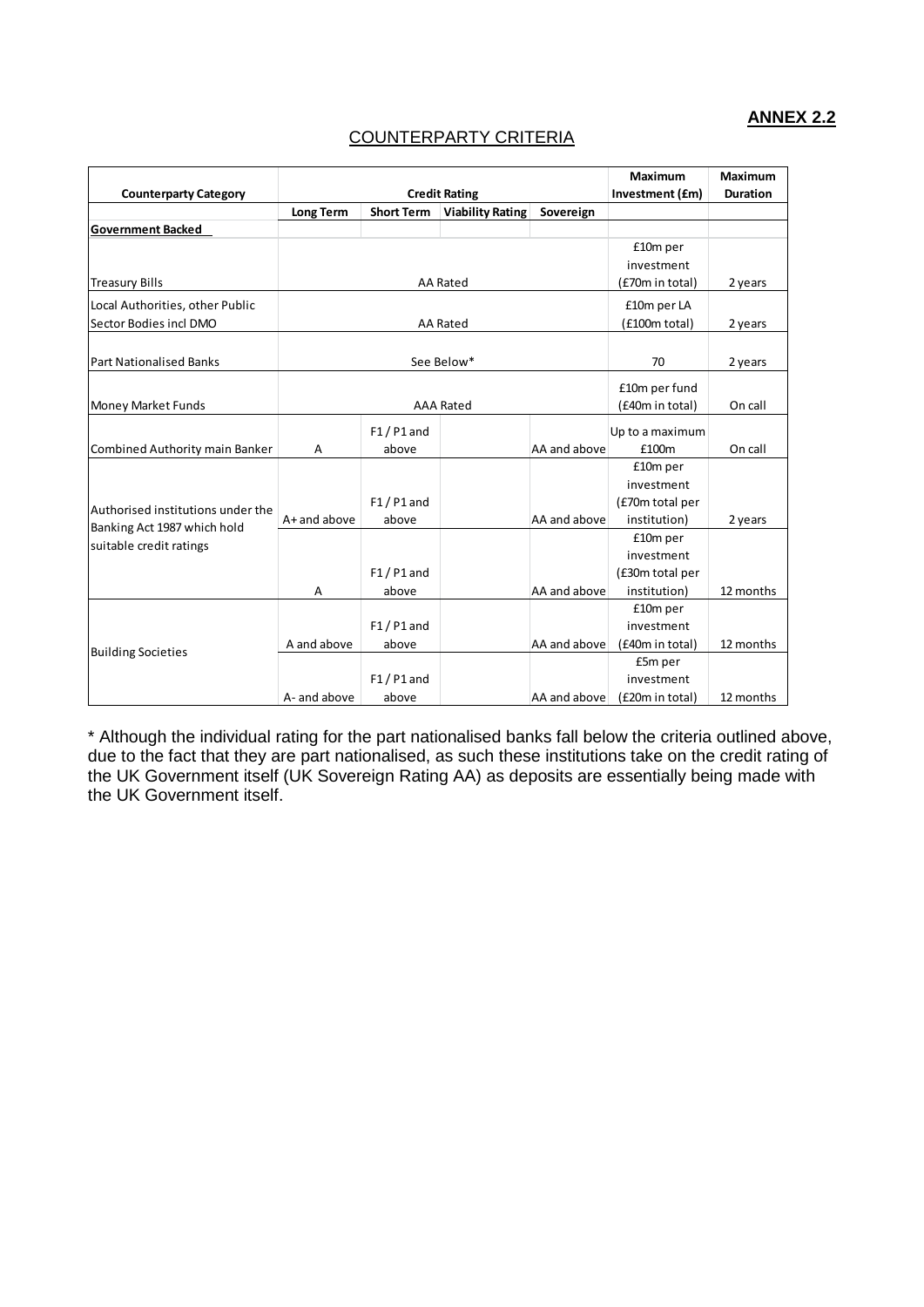# TREASURY LIMITS AND PRUDENTIAL INDICATORS

| Indicator                                   | <b>Description</b>                                     | 17/18 Revised<br><b>Estimate</b> | 18/19 Forward<br><b>Estimate</b> | 19/20 Forward<br><b>Estimate</b> | 20/21 Forward<br><b>Estimate</b> |
|---------------------------------------------|--------------------------------------------------------|----------------------------------|----------------------------------|----------------------------------|----------------------------------|
|                                             |                                                        |                                  |                                  |                                  |                                  |
|                                             | Proposed capital spend to                              |                                  |                                  |                                  |                                  |
| <b>Capital Spend</b>                        | which the Authority plans to                           |                                  |                                  |                                  |                                  |
| $(\text{Em})$                               | commit                                                 | 100.46                           | 196.50                           | 151.00                           | 93.00                            |
|                                             | Additional borrowing                                   |                                  |                                  |                                  |                                  |
| In year<br>Requirement                      | requirement for capital<br>expenditure                 |                                  |                                  |                                  |                                  |
|                                             | This is the aggregation of                             | 0.00                             | 167.00                           | 143.00                           | 69.00                            |
|                                             | historic and cumulative                                |                                  |                                  |                                  |                                  |
|                                             | capital expenditure which                              |                                  |                                  |                                  |                                  |
|                                             | has yet to be paid for                                 |                                  |                                  |                                  |                                  |
| Capital Financing                           | through either capital or                              |                                  |                                  |                                  |                                  |
| Requirement (£m)                            | revenue resources                                      | 205.29                           | 364.08                           | 499.20                           | 560.63                           |
|                                             |                                                        |                                  |                                  |                                  |                                  |
| Ratio Financing                             | Identified the impact and<br>trend of revenue costs of |                                  |                                  |                                  |                                  |
| Cost to Income                              | capital financing decisions                            |                                  |                                  |                                  |                                  |
| Stream                                      | on the revenue budget                                  | 18.68%                           | 18.57%                           | 18.28%                           | 17.95%                           |
|                                             |                                                        |                                  |                                  |                                  |                                  |
|                                             | Represents the net                                     |                                  |                                  |                                  |                                  |
|                                             | investments or borrowing                               |                                  |                                  |                                  |                                  |
| Net Borrowing<br>Requirement (£m)           | requirement based on the<br>debt and investments held  |                                  |                                  |                                  |                                  |
|                                             | Represents the absolute                                | $-49.12$                         | $-18.94$                         | 0.24                             | 19.42                            |
|                                             | limit of borrowing that                                |                                  |                                  |                                  |                                  |
|                                             | could be raised and                                    |                                  |                                  |                                  |                                  |
|                                             | afforded in the short term                             |                                  |                                  |                                  |                                  |
|                                             | however this is likely to be                           |                                  |                                  |                                  |                                  |
| Authorised Limit                            | unsustainable in the long                              |                                  |                                  |                                  |                                  |
| for Borrowing (£m)                          | term<br>Represents the level                           | 205.29                           | 364.08                           | 499.20                           | 560.63                           |
|                                             | beyond which debt is not                               |                                  |                                  |                                  |                                  |
| <b>Operational Limit</b>                    | normally expected to                                   |                                  |                                  |                                  |                                  |
| for Borrowing (£m)                          | exceed                                                 | 201.27                           | 309.17                           | 400.51                           | 440.27                           |
| <b>Upper Limit for</b>                      | These limits seek to                                   |                                  |                                  |                                  |                                  |
| <b>Fixed Interest Rate</b>                  | ensure that the Authority                              |                                  |                                  |                                  |                                  |
| Exposure                                    | does not expose itself to                              | 100.00%                          | 100.00%                          | 100.00%                          | 100.00%                          |
| <b>Upper Limit for</b><br>Variable Interest | an inappropriate level of                              |                                  |                                  |                                  |                                  |
| Rate Exposure                               | interest rate risk                                     | 30.00%                           | 30.00%                           | 30.00%                           | 30.00%                           |
|                                             |                                                        |                                  |                                  |                                  |                                  |
|                                             | This indicator can highlight                           |                                  |                                  |                                  |                                  |
|                                             | where an authority may be                              |                                  |                                  |                                  |                                  |
| Gross Debt and                              | borrowing in advance of                                |                                  |                                  |                                  |                                  |
| the CFR (£m)                                | need                                                   | 13.41                            | 183.02                           | 328.96                           | 401.21                           |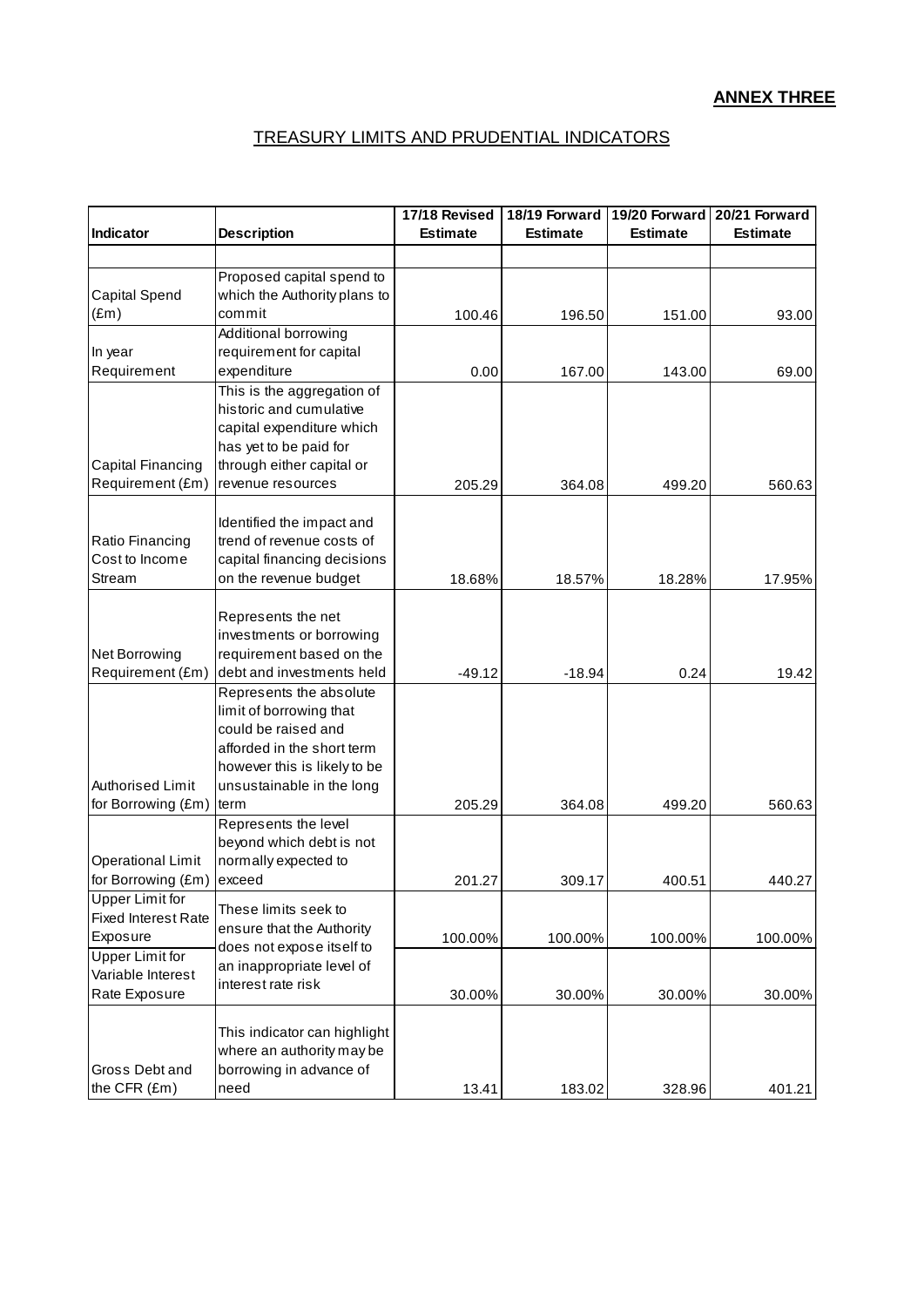# ADOPTION OF THE CIPFA TREASURY MANAGEMENT IN PUBLIC SECTOR CODE OF PRACTICE AND CROSS SECTORAL GUIDANCE NOTES

The 2011 revision of the CIPFA Code recommends that all public sector bodies formally adopt four specific clauses as contained in the Code. All requirements of the Code are implemented through the governance frameworks, policies, systems, procedures and controls in place within the Authority. For completeness it is recommended that the Authority formally approve the following:

- 1. The Authority will create and maintain, as the cornerstone of effective treasury management, a treasury management policy statement stating its policies, objectives and approaches to risk management of its treasury management activities and suitable treasury management practices.
- 2. The Authority will receive reports on treasury management policies, practices and activities including as a minimum an annual strategy and plan in advance of the year, a mid year review and an annual report after its close.
- 3. Responsibility for the implementation and monitoring of treasury management policies and practices and the execution and administration of treasury management decisions are outlined in the Constitution.
- 4. Responsibility for ensuring effective scrutiny of treasury management strategies and policies rests with the Combined Authority.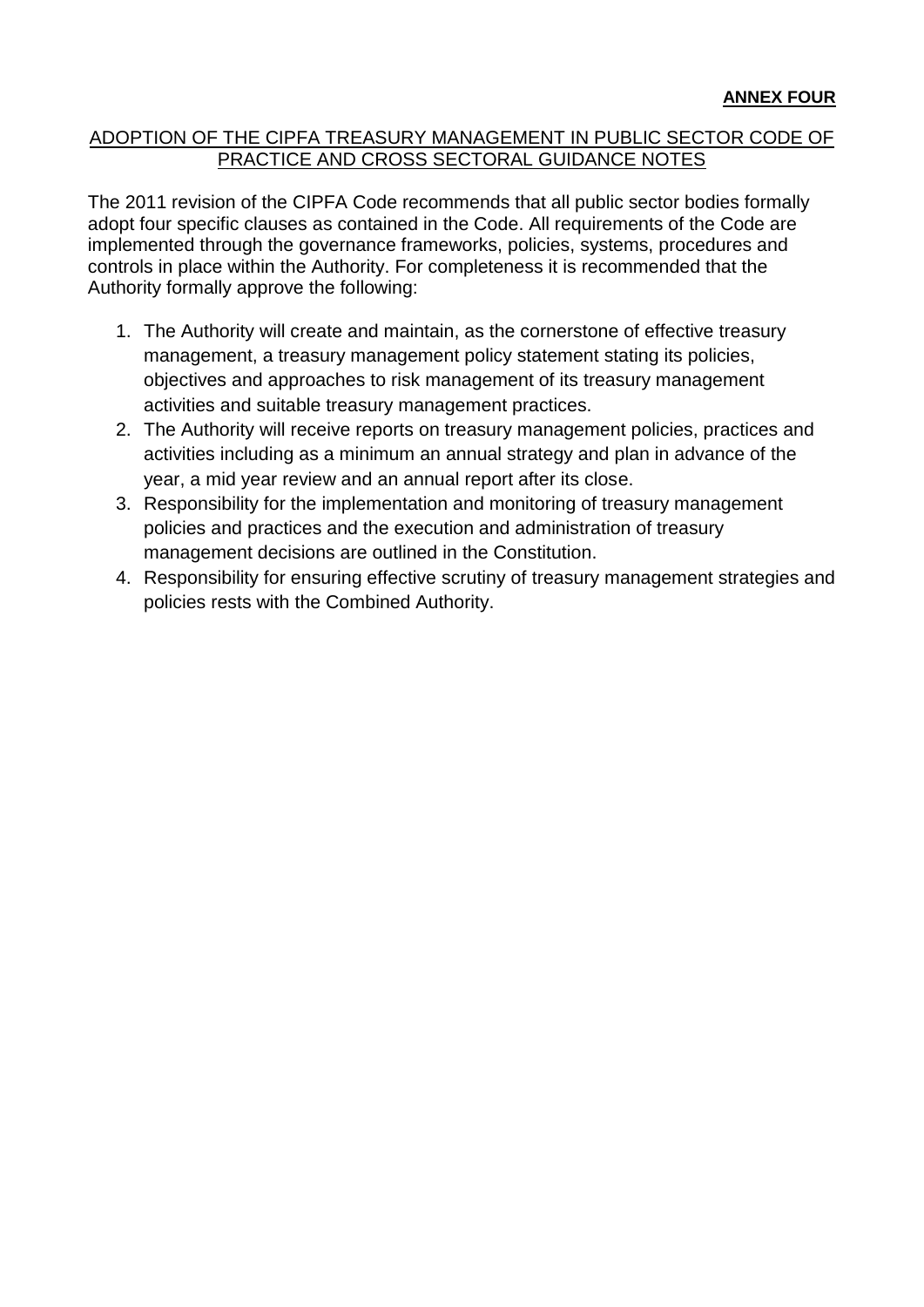# TREASURY MANAGEMENT POLICY STATEMENT

The policies and objectives of the Treasury Management function are defined as follows:

- 1. Treasury Management is the management of the Authority's investments and cashflows, its banking, money and capital market transactions, the effective control of the risk associated with those activities and the pursuit of optimum performance consistent with those risks.
- 2. The Authority regards the successful identification, monitoring and control of risk to be the prime criteria by which the effectiveness of its treasury management activities will be managed. Accordingly, the analysis and reporting of treasury management activities will focus on the risk implications for the organisation, and any financial instruments entered into to manage these risks.
- 3. The Authority acknowledges that effective treasury management will provide support towards the achievement of its business objectives. It is therefore committed to the principles of achieving value for money in its treasury management, and to employ suitable comprehensive performance measurement techniques within the context of risk management.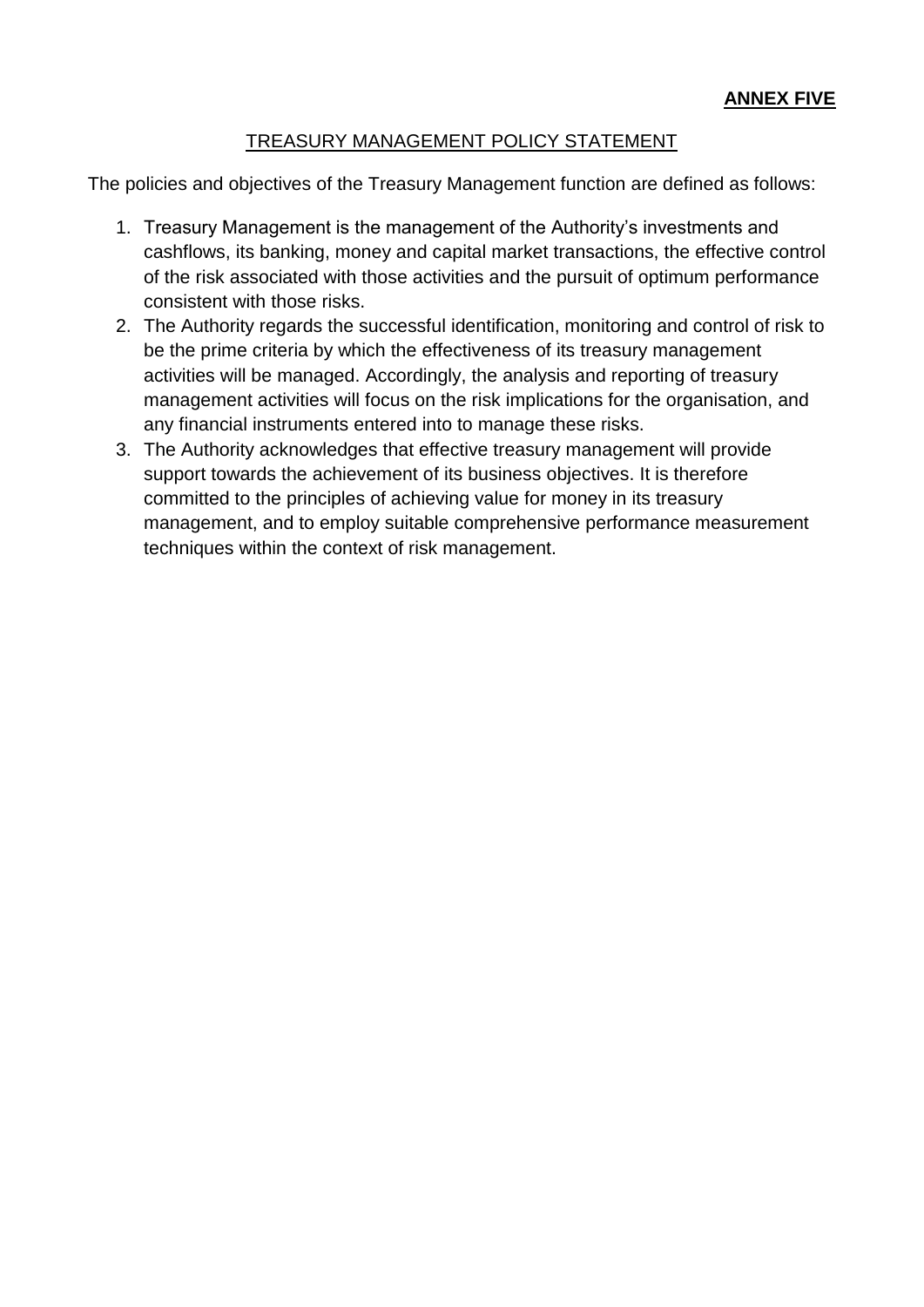# **APPENDIX TWO**

| <b>PROJECTED LGF AND SIF SPEND 2018/19 TO 2020/21</b> |                                   |  |
|-------------------------------------------------------|-----------------------------------|--|
|                                                       | Committed   Committed   Committed |  |

| LGF <sub>1</sub>                              | <b>Committed</b><br>2018/19<br>£'M | <b>Committed</b><br>2019/20<br>£'M | <b>Committed</b><br>2020/21<br>£'M | <b>Total</b><br>£'M |
|-----------------------------------------------|------------------------------------|------------------------------------|------------------------------------|---------------------|
| <b>Transport</b>                              |                                    |                                    |                                    |                     |
| <b>Grant Funding Agreement Signed</b>         |                                    |                                    |                                    |                     |
| Access and Connectivity Improvements to KIP   | 0.00                               | 0.00                               | 0.00                               | 0.00                |
| A5300 Knowsley Expressway                     | 0.00                               | 0.00                               | 0.00                               | 0.00                |
| Newton-le-Willows Interchange                 | 0.00                               | 0.00                               | 0.00                               | 0.00                |
| <b>Halton Curve</b>                           | 5.84                               | 0.00                               | 0.00                               | 5.84                |
| Maghull North                                 | 0.93                               | 0.00                               | 0.00                               | 0.93                |
| A565 - North Liverpool Key Corridors          | 2.27                               | 0.00                               | 0.00                               | 2.27                |
| M58 Junction Improvements                     | 4.26                               | 0.08                               | 0.00                               | 4.34                |
| <b>STEP</b>                                   | 5.03                               | 6.90                               | 6.90                               | 18.83               |
| A570 Linkway                                  | 3.30                               | 1.65                               | 0.00                               | 4.95                |
| Silver Jubilee Bridge                         | 4.00                               | 0.00                               | 0.00                               | 4.00                |
| Windle Island                                 | 0.00                               | 0.00                               | 0.00                               | 0.00                |
| Sub Total                                     | 25.63                              | 8.63                               | 6.90                               | 41.16               |
| <b>LCR CA Approved</b>                        |                                    |                                    |                                    |                     |
| <b>City Centre Strand Corridor</b>            | 5.40                               | 0.00                               | 0.00                               | 5.40                |
| Sub Total                                     | 5.40                               | 0.00                               | 0.00                               | 5.40                |
| <b>Not Yet Approved</b>                       |                                    |                                    |                                    |                     |
| Total                                         | 31.03                              | 8.63                               | 6.90                               | 46.56               |
| <b>Skills</b>                                 |                                    |                                    |                                    |                     |
| <b>Grant Funding Agreement Signed</b>         |                                    |                                    |                                    |                     |
| Strand 1-4 - 15/16 & 16/17                    | 0.00                               | 0.00                               | 0.00                               | 0.00                |
| Strand 1 - Round 2 COLC                       | 0.00                               | 0.00                               | 0.00                               | 0.00                |
| Strand 1 - Round 2 Myerscough                 | 0.00                               | 0.00                               | 0.00                               | 0.00                |
| Sub Total                                     | 0.00                               | 0.00                               | 0.00                               | 0.00                |
| <b>LCR CA Approved</b>                        |                                    |                                    |                                    |                     |
| Digital Starting Point (St Helens Chamber)    | 0.22                               | 0.00                               | 0.00                               | 0.22                |
| Extreme Low Energy Project (Wirral Met)       | 0.00                               | 0.00                               | 0.00                               | 0.00                |
| Enterprising Futures 2 (Womens Tech)          | 0.65                               | 0.00                               | 0.00                               | 0.65                |
| Greenbank Skills for Growth (Greenbank)       | 0.00                               | 0.00                               | 0.00                               | 0.00                |
| Liverpool South Work & Wellbeing (STEC)       | 0.00                               | 0.00                               | 0.00                               | 0.00                |
| Everton Learning & Skills Centre (LCC)        | 0.40                               | 0.00                               | 0.00                               | 0.40                |
| <b>WELD Tech Futures (Riverside)</b>          | 0.00                               | 0.00                               | 0.00                               | 0.00                |
| Health Engagement & Training Hub (Hugh Baird) | 1.65                               | 0.34                               | 0.00                               | 1.99                |
| Advanced Manufacturing Training Centre (NWTC) | 2.99                               | 0.00                               | 0.00                               | 2.99                |
| Sub Total                                     | 5.91                               | 0.34                               | 0.00                               | 6.25                |
| <b>Not Yet Approved</b>                       |                                    |                                    |                                    |                     |
| <b>Total</b>                                  | 5.91                               | 0.34                               | 0.00                               | 6.25                |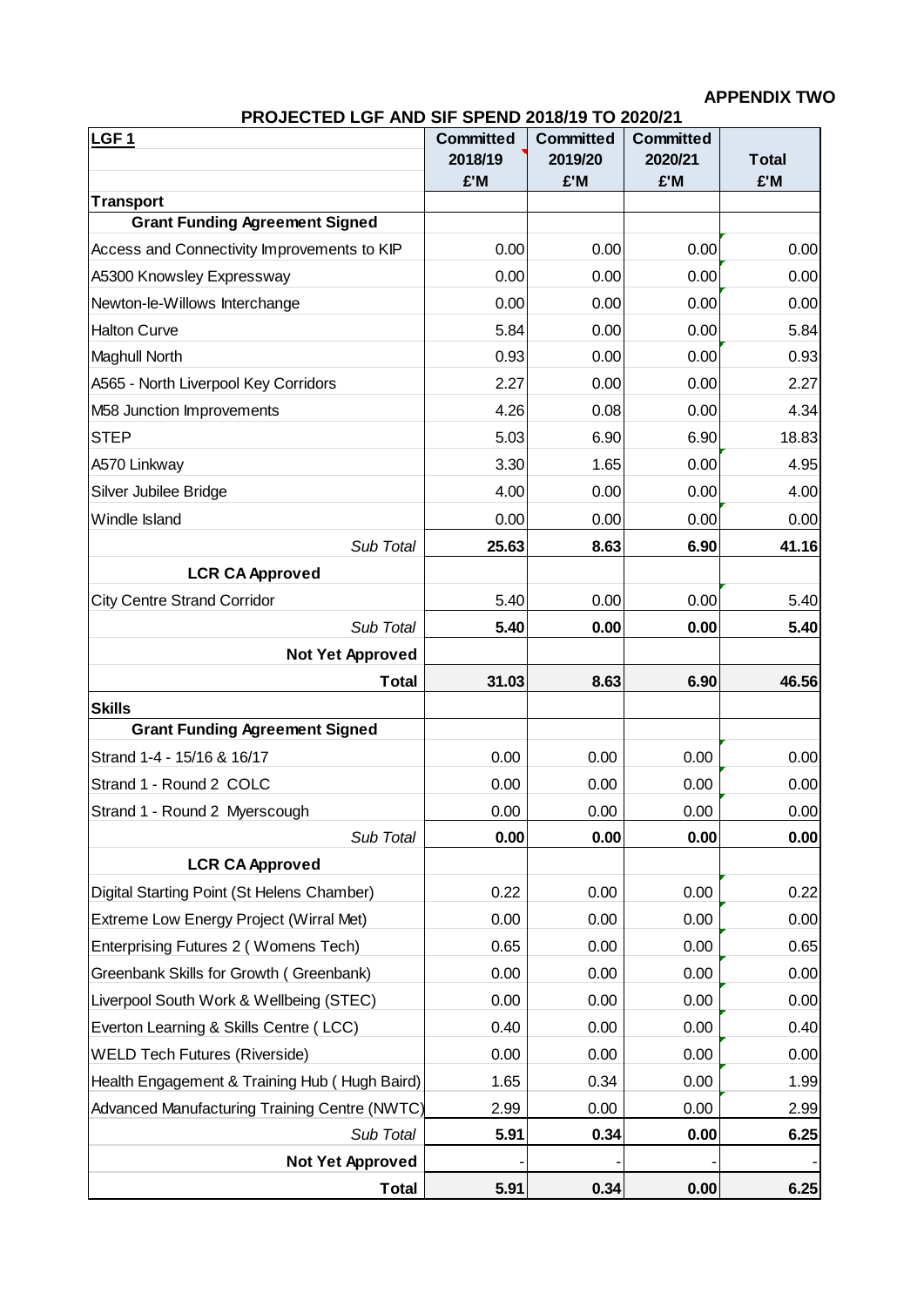| LGF <sub>2</sub>                      | <b>Committed</b><br>2018/19<br>£'M | <b>Committed</b><br>2019/20<br>£'M | <b>Committed</b><br>2020/21<br>£'M | <b>Total</b><br>£'M |
|---------------------------------------|------------------------------------|------------------------------------|------------------------------------|---------------------|
| <b>Business Capital</b>               |                                    |                                    |                                    |                     |
| <b>Grant Funding Agreement Signed</b> |                                    |                                    |                                    |                     |
| Alstom                                | 0.14                               | 0.99                               | 0.00                               | 1.13                |
| <b>CEIDR</b>                          | 0.00                               | 0.00                               | 0.00                               | 0.00                |
| Sub Total                             | 0.14                               | 0.99                               | 0.00                               | 1.13                |
| <b>LCR CA Approved</b>                |                                    |                                    |                                    |                     |
| Segirus Fill Finish Project           | 0.00                               | 0.00                               | 0.00                               | 0.00                |
| Chancerygate                          | 0.57                               | 0.00                               | 0.00                               | 0.57                |
| Mere Grange                           | 0.00                               | 0.00                               | 0.00                               | 0.00                |
| Alchemy Phase 3                       | 0.00                               | 0.00                               | 0.00                               | 0.00                |
| Littlewoods Studio                    | 0.00                               | 0.00                               | 0.00                               | 0.00                |
| Sub Total                             | 0.57                               | 0.00                               | 0.00                               | 0.57                |
| <b>Not Yet Approved</b>               |                                    |                                    |                                    |                     |
| Total                                 | 0.71                               | 0.99                               | 0.00                               | 1.70                |
| <b>Business Growth</b>                |                                    |                                    |                                    |                     |
| <b>LCR CA Approved</b>                |                                    |                                    |                                    |                     |
| Liverpool Film & Content Fund         | 1.00                               | 0.60                               | 0.00                               | 1.60                |
| Not Yet Approved                      |                                    |                                    |                                    |                     |
| Total                                 | 1.00                               | 0.60                               | 0.00                               | 1.60                |
| <b>Low Carbon</b>                     |                                    |                                    |                                    |                     |
| <b>Not Yet Approved</b>               |                                    |                                    |                                    | 0.00                |
| Total                                 | 0.00                               | 0.00                               | 0.00                               | 0.00                |

| LGF <sub>3</sub>        | <b>Committed</b> | <b>Committed</b> | <b>Committed</b> |              |
|-------------------------|------------------|------------------|------------------|--------------|
|                         | 2018/19          | 2019/20          | 2020/21          | <b>Total</b> |
|                         | £'M              | £'M              | £'M              | £'M          |
| <b>Transport</b>        |                  |                  |                  |              |
| Not Yet Approved        | 19.01            | 8.25             |                  | 27.26        |
|                         | 19.01            | 8.25             | 0.00             | 27.26        |
| <b>Skills</b>           |                  |                  |                  |              |
| Not Yet Approved        |                  |                  |                  | 0.00         |
|                         | 0.00             | 0.00             | 0.00             | 0.00         |
| <b>Business Capital</b> |                  |                  |                  |              |
| <b>LCR CA Approved</b>  |                  |                  |                  |              |
| Venus 210 Knowsley      | 0.50             | 0.00             | 0.00             | 0.50         |
| <b>Not Yet Approved</b> |                  |                  |                  |              |
|                         | 0.50             | 0.00             | 0.00             | 0.50         |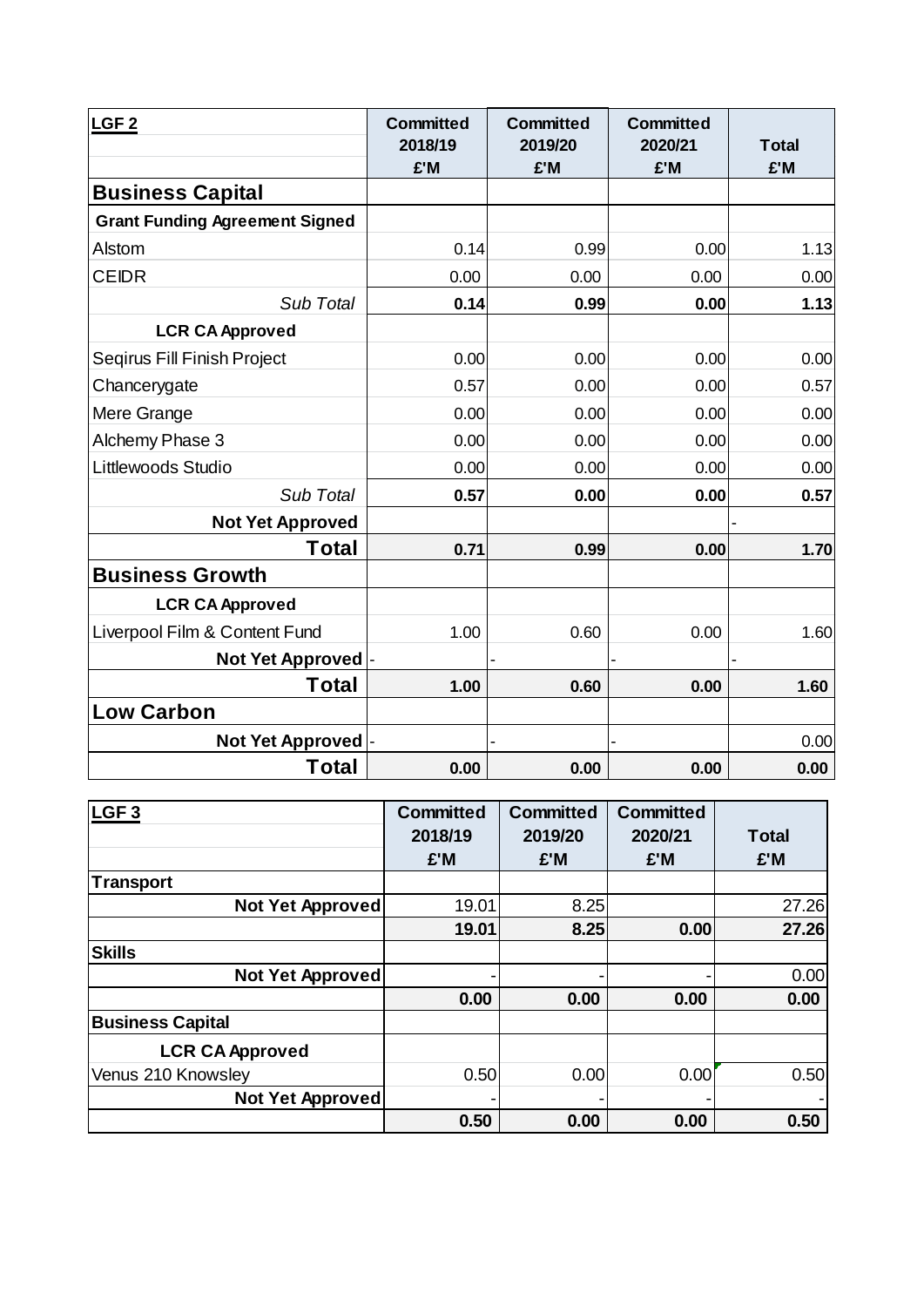| Gainshare                             |         | <b>Committed Committed Committed</b> |         |              |
|---------------------------------------|---------|--------------------------------------|---------|--------------|
|                                       | 2018/19 | 2019/20                              | 2020/21 | <b>Total</b> |
|                                       | £'M     | £'M                                  | £'M     | £'M          |
| Capital                               |         |                                      |         |              |
| <b>LCR CA Approved</b>                |         |                                      |         |              |
| Paddington                            | 9.00    | 0.00                                 | 0.00    | 9.00         |
| Pall Mall                             | 1.00    | 0.00                                 | 0.00    | 1.00         |
| <b>City Centre Connectivity 2</b>     | 9.19    | 5.19                                 | 0.00    | 14.38        |
| Sub Total                             | 19.19   | 5.19                                 | 0.00    | 24.38        |
| <b>Not Yet Approved</b>               |         |                                      |         |              |
| <b>Total</b>                          | 19.19   | 5.19                                 | 0.00    | 24.38        |
| <b>Revenue</b>                        |         |                                      |         |              |
| <b>Grant Funding Agreement Signed</b> |         |                                      |         |              |
| <b>IFB</b>                            | 2.80    | 0.00                                 | 0.00    | 2.80         |
| Alstom                                | 0.40    | 0.40                                 | 0.30    | 1.10         |
| Internationalisation                  | 0.00    | 0.00                                 | 0.00    | 0.00         |
| Future Proof M6                       | 0.12    | 0.00                                 | 0.00    | 0.12         |
| Sub Total                             | 3.32    | 0.40                                 | 0.30    | 4.02         |
| <b>LCR CA Approved</b>                |         |                                      |         |              |
| Liverpool Film                        | 0.10    | 0.05                                 | 0.00    | 0.15         |
| <b>Cultural Events</b>                | 3.40    | 0.00                                 | 0.00    | 3.40         |
| Sub Total                             | 3.50    | 0.05                                 | 0.00    | 3.55         |
| <b>Not Yet Approved</b>               |         |                                      |         |              |
| <b>Total</b>                          | 6.82    | 0.45                                 | 0.30    | 7.57         |